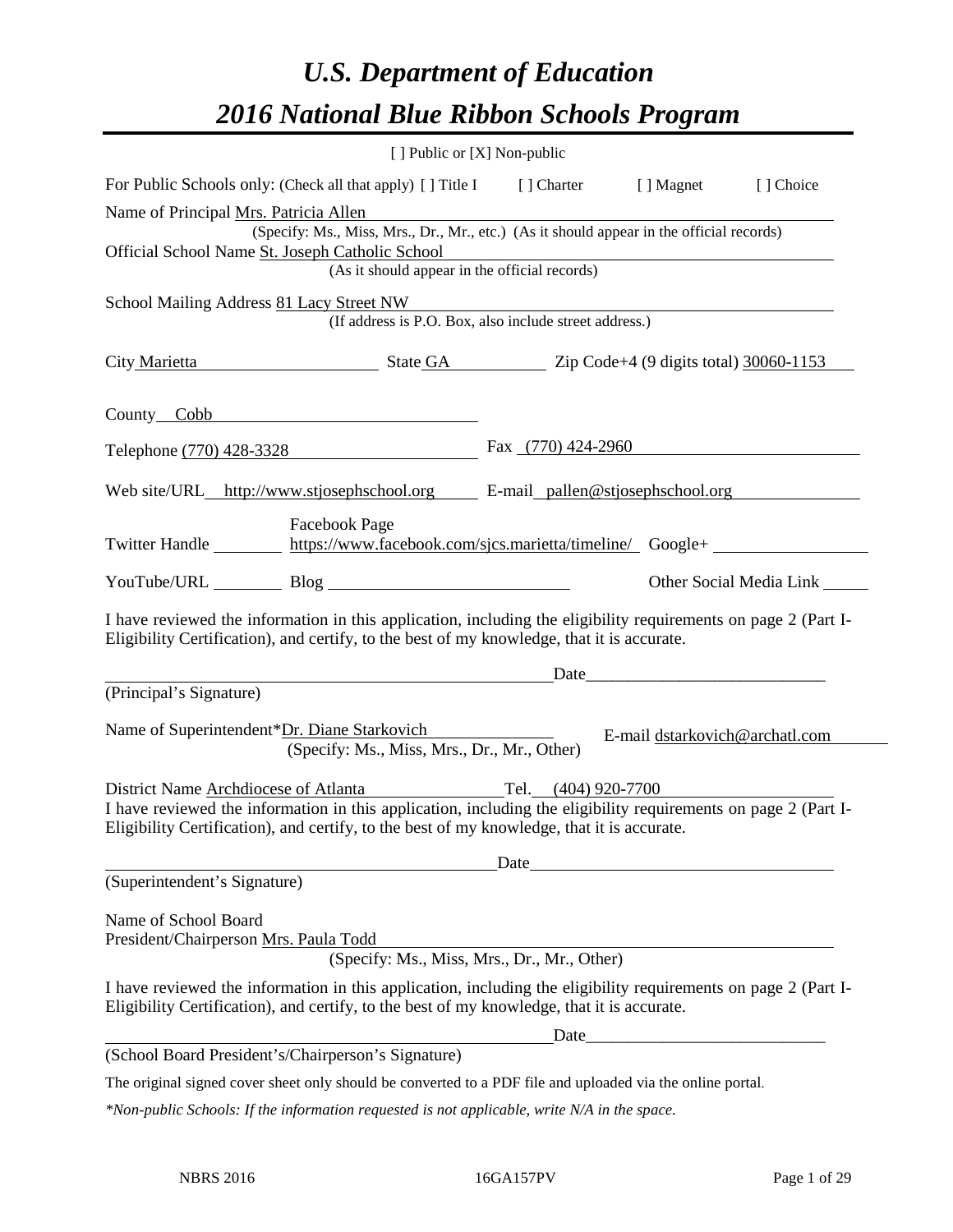The signatures on the first page of this application (cover page) certify that each of the statements below, concerning the school's eligibility and compliance with U.S. Department of Education and National Blue Ribbon Schools requirements, are true and correct.

- 1. The school configuration includes one or more of grades K-12. (Schools on the same campus with one principal, even a K-12 school, must apply as an entire school.)
- 2. The public school has met their state's accountability requirements (i.e., avoided sanctions) in participation, performance in reading (or English language arts) and mathematics, and other academic indicators (i.e., attendance rate and graduation rate) using the most recent accountability results available for the year prior to nomination.
- 3. To meet final eligibility, a public school must meet the state's accountability requirements (i.e., avoided sanctions) in participation, performance in reading (or English language arts) and mathematics, and other academic indicators (i.e., attendance rate and graduation rate) for the year in which they are nominated (2015-2016) and be certified by the state representative. Any status appeals must be resolved at least two weeks before the awards ceremony for the school to receive the award.
- 4. If the school includes grades 7 or higher, the school must have foreign language as a part of its curriculum.
- 5. The school has been in existence for five full years, that is, from at least September 2010 and each tested grade must have been part of the school for the past three years.
- 6. The nominated school has not received the National Blue Ribbon Schools award in the past five years: 2011, 2012, 2013, 2014, or 2015.
- 7. The nominated school has no history of testing irregularities, nor have charges of irregularities been brought against the school at the time of nomination. The U.S. Department of Education reserves the right to disqualify a school's application and/or rescind a school's award if irregularities are later discovered and proven by the state.
- 8. The nominated school or district is not refusing Office of Civil Rights (OCR) access to information necessary to investigate a civil rights complaint or to conduct a district-wide compliance review.
- 9. The OCR has not issued a violation letter of findings to the school district concluding that the nominated school or the district as a whole has violated one or more of the civil rights statutes. A violation letter of findings will not be considered outstanding if OCR has accepted a corrective action plan from the district to remedy the violation.
- 10. The U.S. Department of Justice does not have a pending suit alleging that the nominated school or the school district as a whole has violated one or more of the civil rights statutes or the Constitution's equal protection clause.
- 11. There are no findings of violations of the Individuals with Disabilities Education Act in a U.S. Department of Education monitoring report that apply to the school or school district in question; or if there are such findings, the state or district has corrected, or agreed to correct, the findings.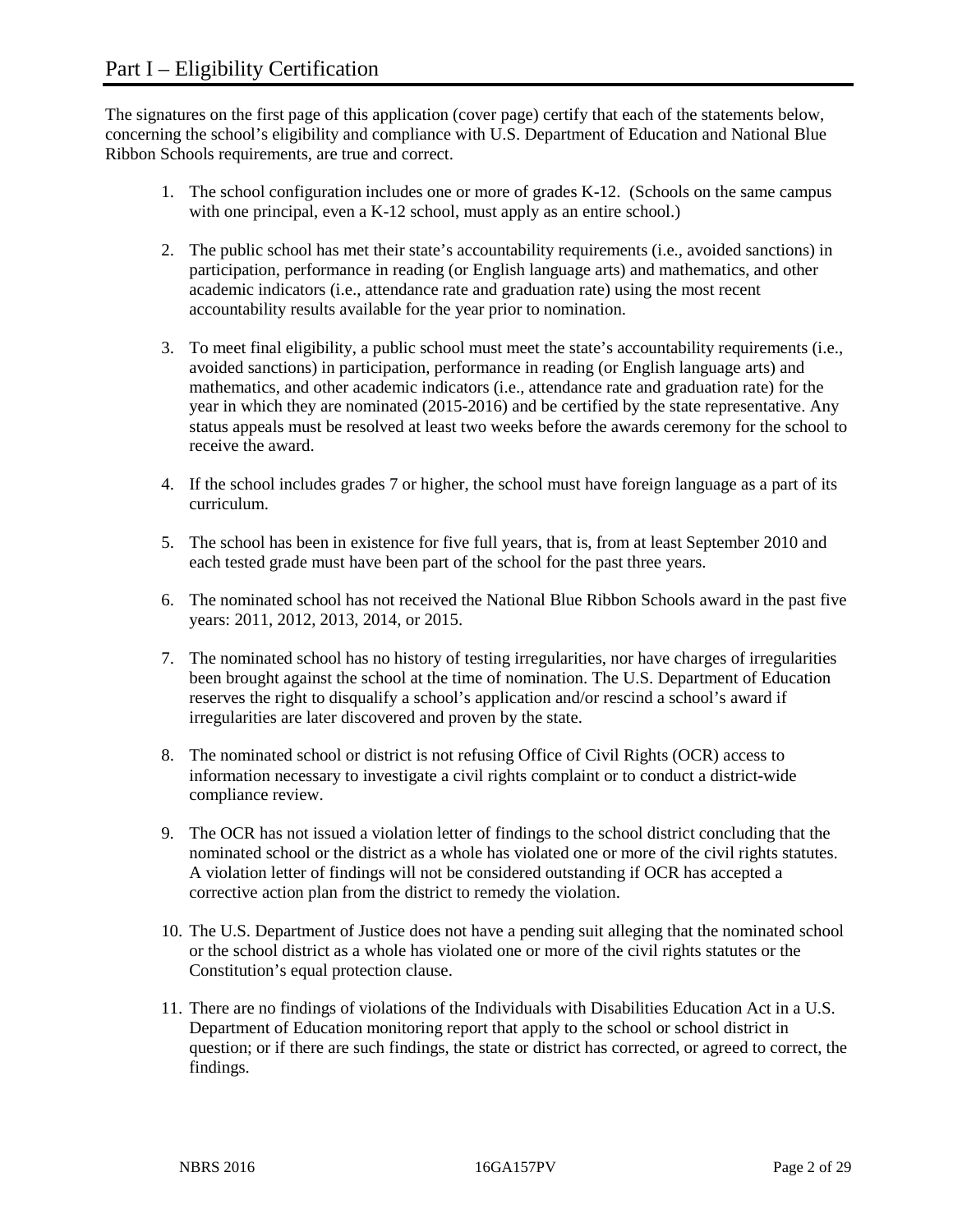#### **Data should be provided for the most recent school year (2015-2016) unless otherwise stated.**

**DISTRICT** (Question 1 is not applicable to non-public schools)

| Ι. | Number of schools in the district<br>(per district designation): | $\underline{0}$ Elementary schools (includes K-8)<br>0 Middle/Junior high schools |
|----|------------------------------------------------------------------|-----------------------------------------------------------------------------------|
|    |                                                                  | 0 High schools                                                                    |
|    |                                                                  | $0 K-12$ schools                                                                  |

0 TOTAL

**SCHOOL** (To be completed by all schools)

- 2. Category that best describes the area where the school is located:
	- [] Urban or large central city [ ] Suburban with characteristics typical of an urban area [X] Suburban [ ] Small city or town in a rural area [ ] Rural
- 3. Number of students as of October 1, 2015 enrolled at each grade level or its equivalent in applying school:

| Grade                           | # of         | # of Females | <b>Grade Total</b> |
|---------------------------------|--------------|--------------|--------------------|
|                                 | <b>Males</b> |              |                    |
| <b>PreK</b>                     | 0            | 0            | 0                  |
| K                               | 14           | 27           | 41                 |
| 1                               | 25           | 20           | 45                 |
| $\overline{2}$                  | 30           | 24           | 54                 |
| 3                               | 25           | 26           | 51                 |
| 4                               | 30           | 23           | 53                 |
| 5                               | 25           | 30           | 55                 |
| 6                               | 22           | 32           | 54                 |
| 7                               | 24           | 36           | 60                 |
| 8                               | 22           | 28           | 50                 |
| 9                               | 0            | 0            | 0                  |
| 10                              | 0            | 0            | 0                  |
| 11                              | $\theta$     | 0            | $\theta$           |
| 12 or higher                    | $\theta$     | 0            | 0                  |
| <b>Total</b><br><b>Students</b> | 217          | 246          | 463                |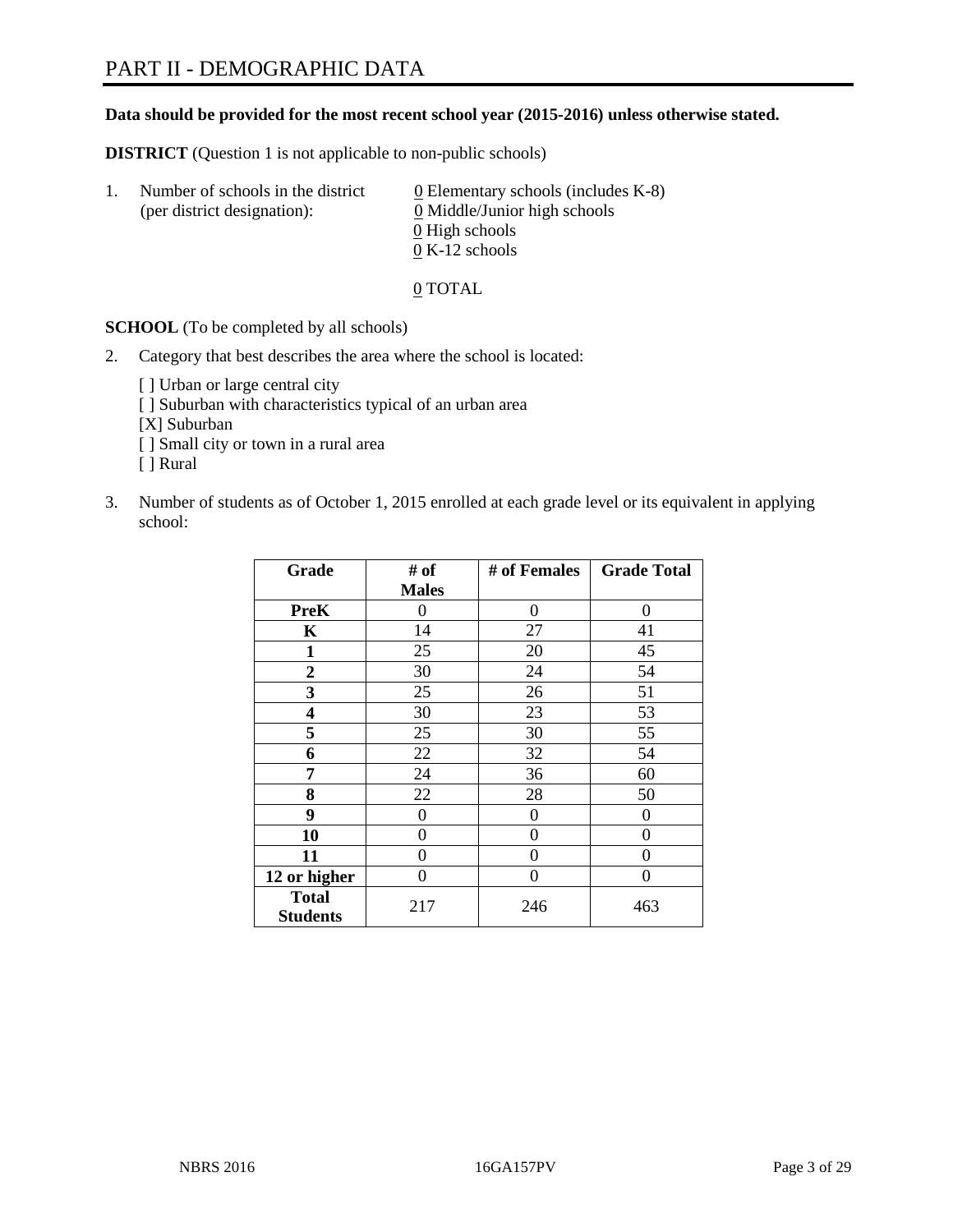4. Racial/ethnic composition of  $\qquad 0\%$  American Indian or Alaska Native the school: 5 % Asian

 % Black or African American % Hispanic or Latino % Native Hawaiian or Other Pacific Islander 75 % White % Two or more races **100 % Total**

(Only these seven standard categories should be used to report the racial/ethnic composition of your school. The Final Guidance on Maintaining, Collecting, and Reporting Racial and Ethnic Data to the U.S. Department of Education published in the October 19, 2007 *Federal Register* provides definitions for each of the seven categories.)

5. Student turnover, or mobility rate, during the  $2014 - 2015$  school year:  $1\%$ 

This rate should be calculated using the grid below. The answer to (6) is the mobility rate.

| <b>Steps For Determining Mobility Rate</b>         | <b>Answer</b> |
|----------------------------------------------------|---------------|
| (1) Number of students who transferred to          |               |
| the school after October 1, 2014 until the         |               |
| end of the 2014-2015 school year                   |               |
| (2) Number of students who transferred             |               |
| <i>from</i> the school after October 1, 2014 until | 5             |
| the end of the 2014-2015 school year               |               |
| (3) Total of all transferred students [sum of      | 5             |
| rows $(1)$ and $(2)$ ]                             |               |
| (4) Total number of students in the school as      | 484           |
| of October 1, 2014                                 |               |
| $(5)$ Total transferred students in row $(3)$      |               |
| divided by total students in row (4)               | 0.010         |
| $(6)$ Amount in row $(5)$ multiplied by 100        |               |

6. English Language Learners (ELL) in the school:  $0\%$ 

0 Total number ELL

Specify each non-English language represented in the school (separate languages by commas):

7. Students eligible for free/reduced-priced meals: 6%

Total number students who qualify: 29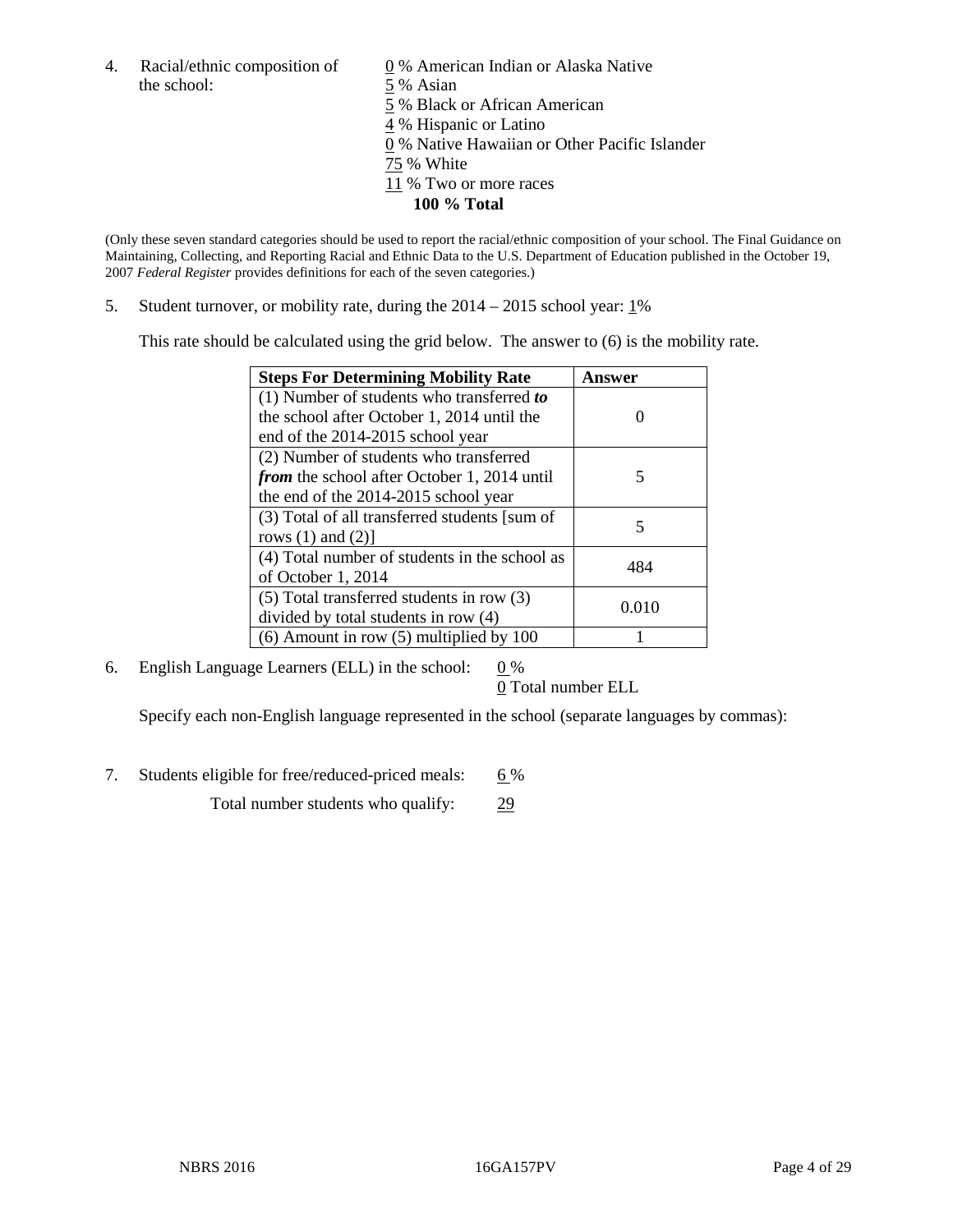Indicate below the number of students with disabilities according to conditions designated in the Individuals with Disabilities Education Act. Do not add additional conditions. It is possible that students may be classified in more than one condition.

| 0 Autism                              | $\underline{0}$ Orthopedic Impairment   |
|---------------------------------------|-----------------------------------------|
| 0 Deafness                            | 32 Other Health Impaired                |
| 0 Deaf-Blindness                      | 9 Specific Learning Disability          |
| 0 Emotional Disturbance               | 19 Speech or Language Impairment        |
| 0 Hearing Impairment                  | 0 Traumatic Brain Injury                |
| 0 Mental Retardation                  | 0 Visual Impairment Including Blindness |
| $\underline{0}$ Multiple Disabilities | 1 Developmentally Delayed               |

- 9. Number of years the principal has been in her/his position at this school:  $11$
- 10. Use Full-Time Equivalents (FTEs), rounded to nearest whole numeral, to indicate the number of school staff in each of the categories below:

|                                       | <b>Number of Staff</b> |
|---------------------------------------|------------------------|
| Administrators                        |                        |
| Classroom teachers                    | 18                     |
| Resource teachers/specialists         |                        |
| e.g., reading, math, science, special |                        |
| education, enrichment, technology,    |                        |
| art, music, physical education, etc.  |                        |
| Paraprofessionals                     | 3                      |
| Student support personnel             |                        |
| e.g., guidance counselors, behavior   |                        |
| interventionists, mental/physical     |                        |
| health service providers,             |                        |
| psychologists, family engagement      |                        |
| liaisons, career/college attainment   |                        |
| coaches, etc.                         |                        |

11. Average student-classroom teacher ratio, that is, the number of students in the school divided by the FTE of classroom teachers, e.g.,  $22:1$   $26:1$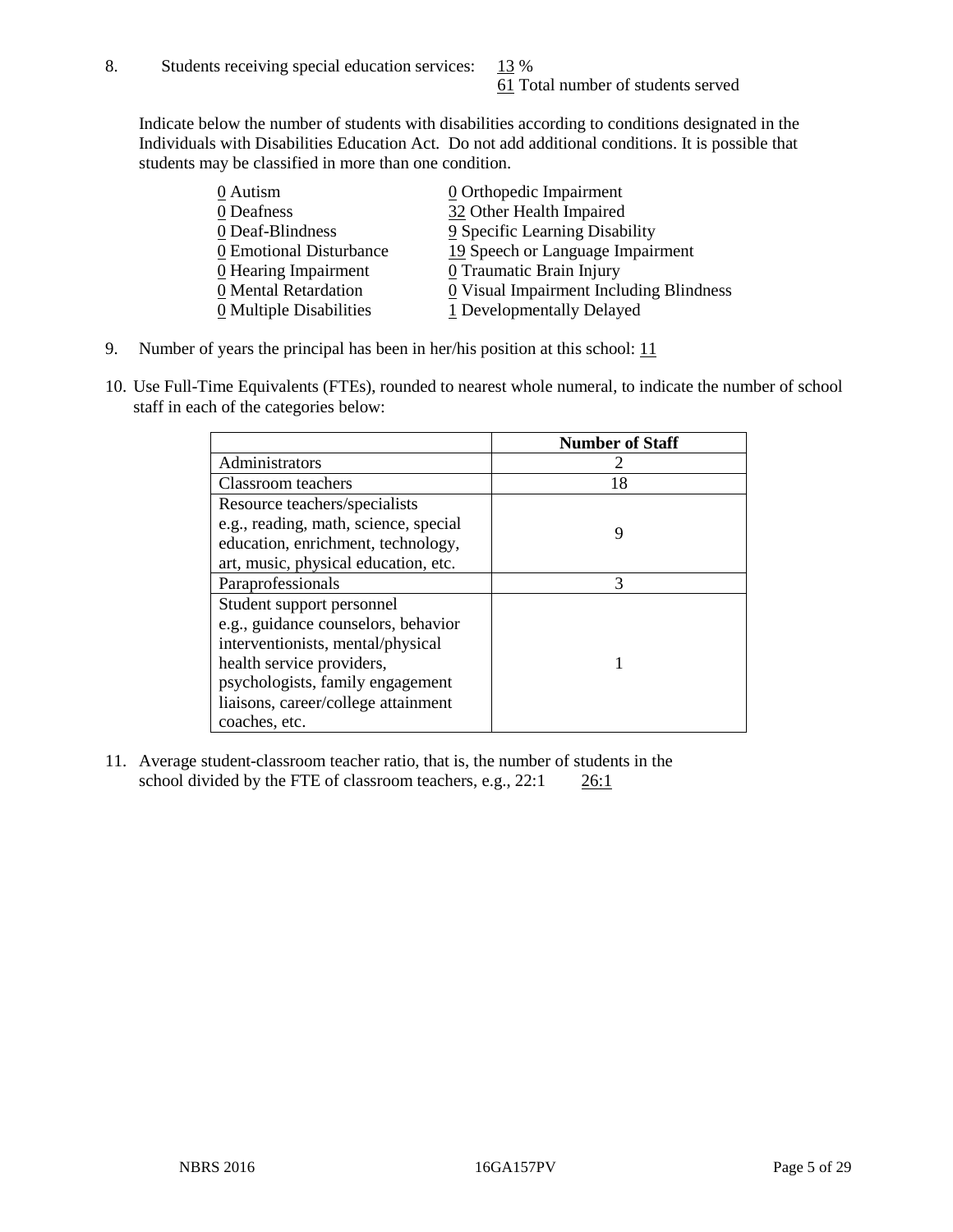12. Show daily student attendance rates. Only high schools need to supply yearly graduation rates.

| <b>Required Information</b> | 2014-2015 | 2013-2014   2012-2013 |       | 2011-2012 | 2010-2011 |
|-----------------------------|-----------|-----------------------|-------|-----------|-----------|
| Daily student attendance    | 98%       | 98%                   | 99%   | 99%       | 97%       |
| High school graduation rate | 0%        | 0%                    | $0\%$ | 9%        | 0%        |

#### 13. **For high schools only, that is, schools ending in grade 12 or higher.**

Show percentages to indicate the post-secondary status of students who graduated in Spring 2015.

| <b>Post-Secondary Status</b>                  |    |
|-----------------------------------------------|----|
| Graduating class size                         |    |
| Enrolled in a 4-year college or university    | 0% |
| Enrolled in a community college               | 0% |
| Enrolled in career/technical training program | 0% |
| Found employment                              | 0% |
| Joined the military or other public service   | 0% |
| Other                                         |    |

14. Indicate whether your school has previously received a National Blue Ribbon Schools award. Yes X No

If yes, select the year in which your school received the award. 2003

15. In a couple of sentences, provide the school's mission or vision statement.

The mission is to educate each student by embracing our faith and upholding academic excellence within a Catholic community devoted to developing the whole child.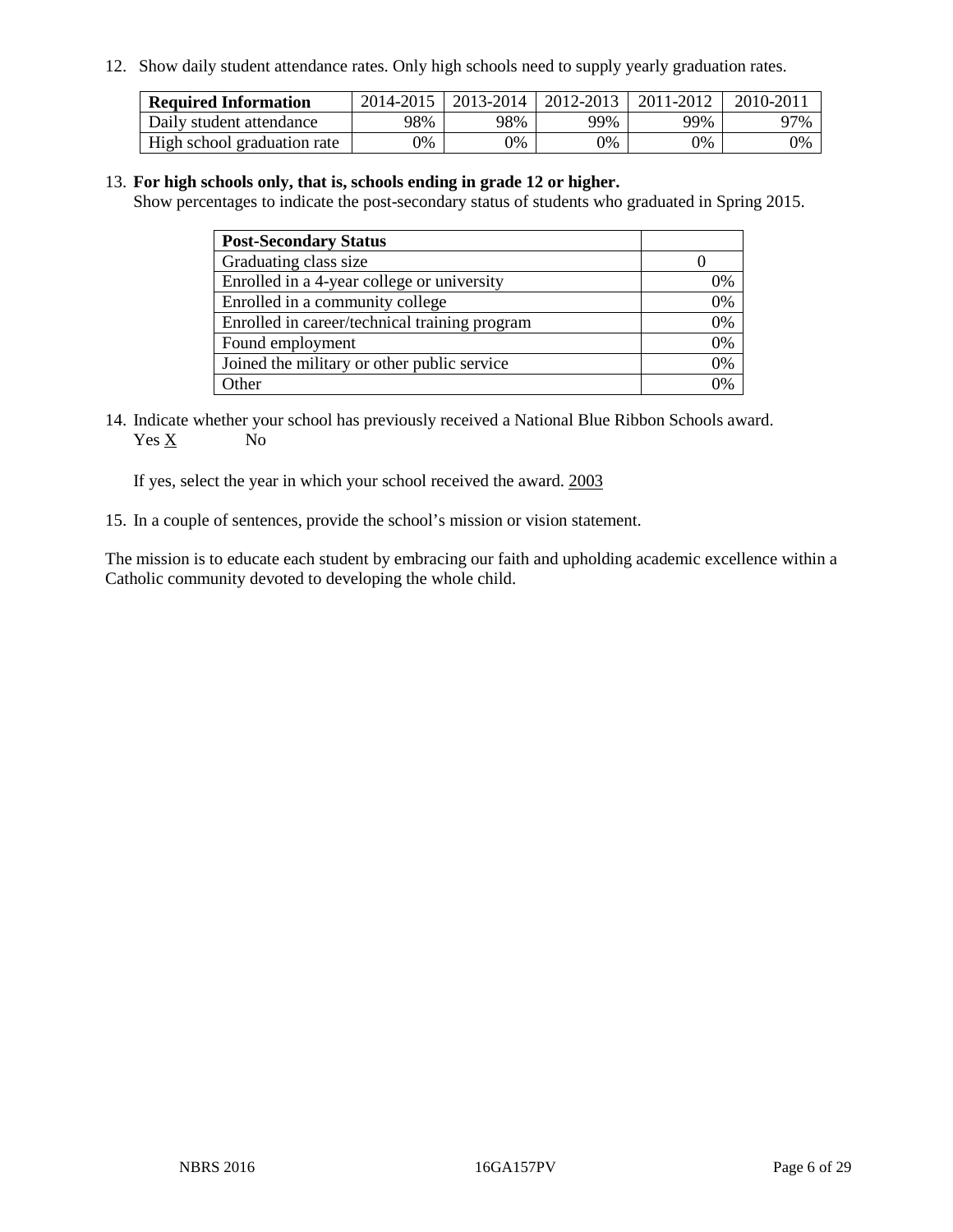# PART III – SUMMARY

An insight into St. Joseph Catholic School begins with the school motto "Educating the Mind and Expanding the Heart." The community embraces the idea that this school is focused upon what is best for the children. The school community makes this its foremost priority.

Parents are very willing to give of their time and talent. Volunteerism averages over 7,000 hours annually. The school serves a community of middle class to upper middle class families and has witnessed a trend in which both parents are working outside the home. Approximately 27% of students receive financial assistance. Students' ethnic background statistics reflect a ratio of approximately 75% white and 25% nonwhite; 53% of students are female and 47% are male. Approximately 13% of the student population have identified learning needs. The school warmly embraces these changing demographics and looks at this as an opportunity for multiculturalism.

St. Joseph Catholic School was founded in 1953 by the Sisters of St. Joseph of Carondelet. With humble beginnings of 85 students in grades one through four, the school grew quickly so that by 1961, there were over 400 students in kindergarten through eighth grade. Having such a long, rich history, the school is steeped in traditions. While open to the ever-present change which inevitably must occur in order to propagate improvement, the school community also embraces much of its past. Many alumni, who faithfully return to the school just to drop in and say hello, reminisce with fondness about a particular event. They are so pleased, and indeed surprised at times, to discover that events such as the annual Blessing of the Pets, the Teachers vs. the Eighth Grade Volleyball Game, or the Candle Lighting Mass, where eighth grade students pass the light of leadership and faith to seventh grade students are still occurring at the school. The school just recently celebrated its 60th Anniversary. These years have been filled with memorable and happy events.

Expectations are high at St. Joseph Catholic School, and the students continually rise to the challenge. The school does an incredible job assisting each student to reach his full potential. Programs are in place to aid and enhance every facet of the curriculum. For the highest achieving students, Honors Math and Honors English programs are offered. The school provides academic assistance to students experiencing academic difficulties through an active Student Success Team and the use of programs such as the Wilson Reading System®, Fundations®, and Touch Math®. The school is very proud of the academic standards it sets but feels the responsibility is even greater to educate the students in ways other than just academics. Key strategies such as the Presidential Physical Fitness Award, the Rainbows Program, the First Lego League® and a structured guidance program provide students with additional measures to reach their personal potential. Technology continues to enhance the educational experience provided to the students. Interactive whiteboards provide our students with multiple learning modalities, while iPad applications allow the fulltime Speech and Language Pathologist to provide social skills instruction.

The school fully prepares students for the next stage of the educational journey. Whether proceeding on to one of the area Catholic high schools, a local public high school, or enrolling in a magnet or International Baccalaureate program, St. Joseph Catholic School students excel and are highly successful. One of the best compliments the school receives every year is from the personnel at the local high schools who state that not only are the students coming from St. Joseph Catholic School very academically prepared, but they are also nice young people. All members of the community realize the importance of working together in order to help mold the students into educated, secure and happy individuals.

St. Joseph Catholic School was honored to receive the National Blue Ribbon School award in 2003. The school proudly displays this accolade on banners and school letterhead and stationery. This selective award is a badge of honor for the school. Faculty and staff are mindful of the high expectations this award carries and are continually making improvements. Since receiving the award, changes have taken place. Emphasis is placed on the use of data to drive instructional decisions, set curriculum goals, and to purchase new programs. Faculty meetings have become a collaborative sharing of best practices. A structured Mentoring Program has been established to provide help for our novice teachers. St. Joseph Catholic School is a rare find. The combination of academic excellence paired with the driving desire of all stakeholders to base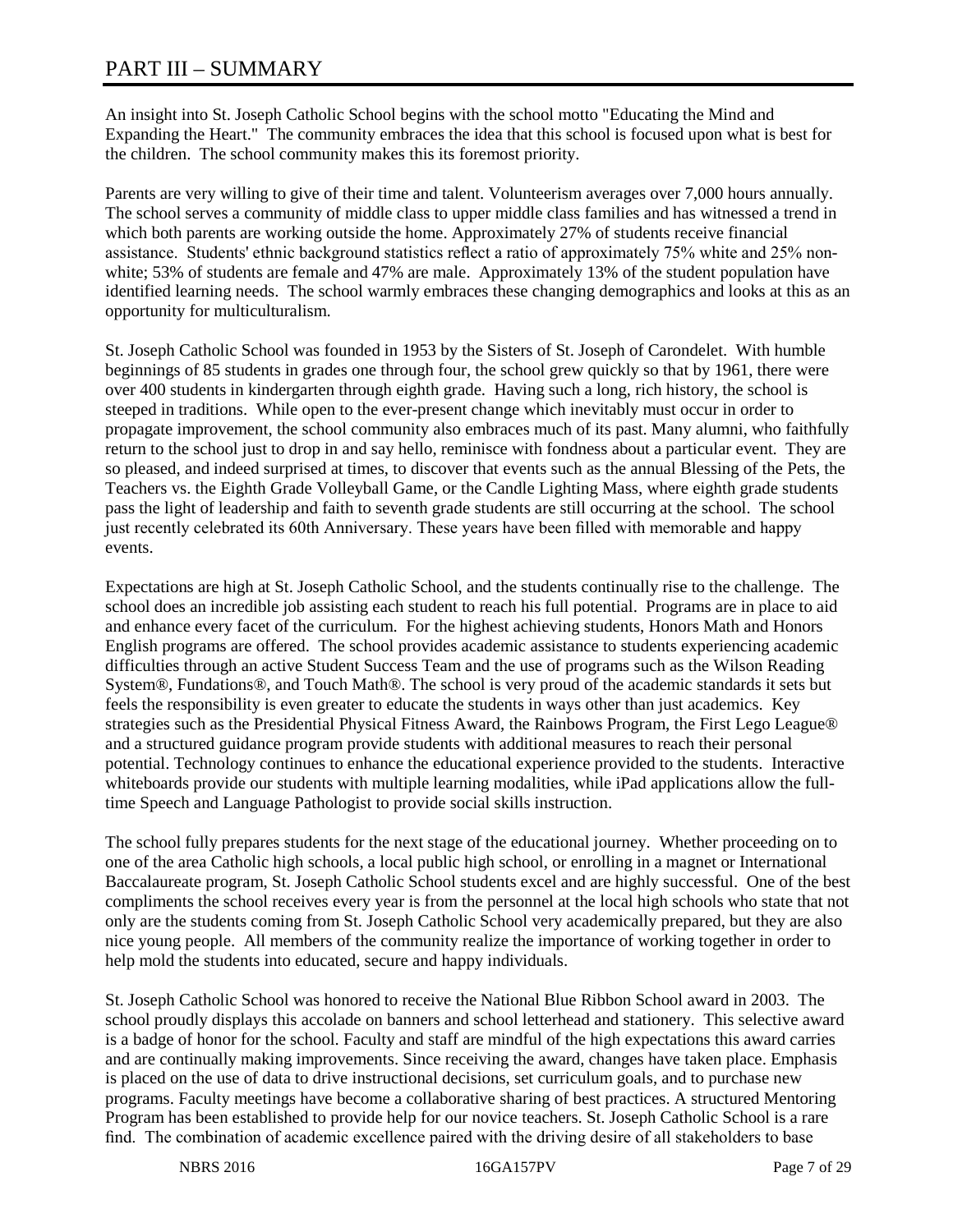every decision on what is in the best interest of the students, makes it the dynamic environment that it is. The school places great importance on its role as an educational haven that produces a fantastic end product…a child with the knowledge and the heart to achieve anything!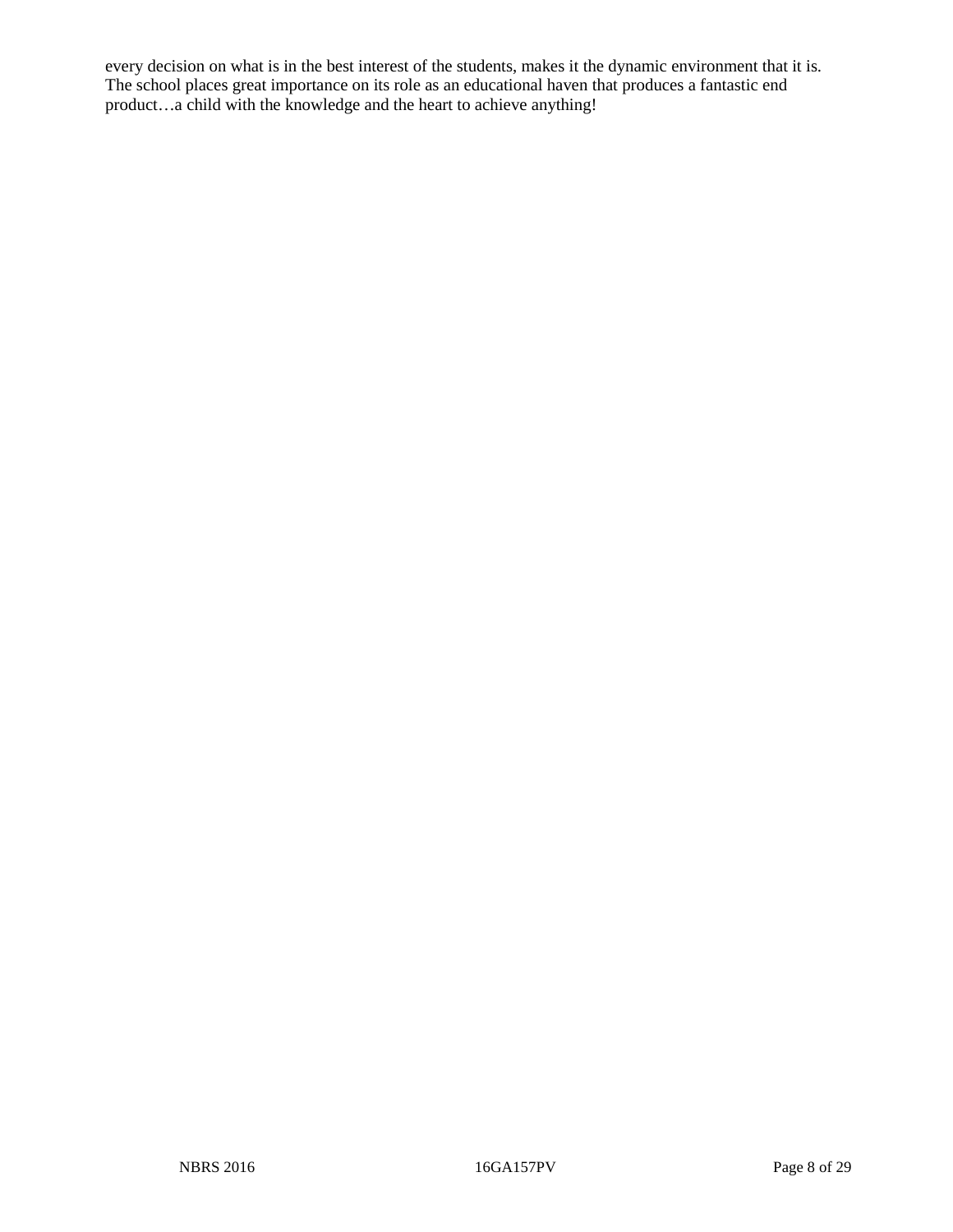## **1. Core Curriculum:**

St. Joseph Catholic School follows the curriculum guidelines of the Archdiocese of Atlanta. District-wide accreditation ensures the school provides a strong religious foundation and a challenging academic program. Backward planning allows teachers to map out the school year, ensuring all standards are taught. Such planning continually focuses teachers' attention toward student achievement through the necessary instructional pieces: Archdiocesan standards, lesson pacing, lesson objectives, instructional materials, instructional methods, assessments and technology.

The foundation of the Archdiocesan educational curriculum is religion. The goal of the religion program is for students to develop a personal relationship with God. Teachers instill in students an enthusiasm to live their Catholic faith and provide an in-depth religious education that includes experiences in prayer, sacraments, and community service. Weekly Mass, daily prayer, saints as role models, identifying God in pop culture, and religious events such as the Living Rosary, Blessing of the Pets, Reconciliation, and retreats provide students the opportunity to deepen their understanding of the faith. The Assessment of Children/Youth Religious Education® test measures the formation of the Catholic faith and provides meaningful data to direct programs which foster students' growth and understanding.

The curriculum provides a balanced approach to language arts where students develop the necessary strategies for reading and writing while also forming the higher-level skills of comprehension and written expression. The elementary reading program utilizes explicit, systematic phonics-based instruction. Students are taught multiple reading strategies in order to decode and understand the written word. Students in middle school use literature that exposes them to different genres and challenges them to decipher the writer's purpose and meaning. In English, students are actively taught the mechanics of writing, beginning in kindergarten with writing words, and culminating in 8th grade with the requirement of a full research paper. A vocabulary book supports writing by developing students' vocabulary and spelling. Other resources used to aid students performing below and above grade level include: Daily Reading Practice®, SRA Reading Laboratory®, STAR Reader®, STAR Early Literacy®, Mountain Language Arts®, Honors English, and novel studies.

From the acquisition of basic mathematics concepts to the application of complex concepts, all students receive a solid foundation in math. Teachers utilize strategies to introduce ideas, math talks to showcase students' thinking, games to reinforce higher level thinking, math videos to make the acquisition of facts interesting, and classroom discussion to ensure that students are engaged and learning. Teachers routinely use BrainPop®, IXL Math®, and Mountain Math® to help students understand math concepts. Honors Math, Honors Pre-Algebra, and Honors Algebra are all offered to the highest achieving math students. Math help and before-school tutoring are offered to students who are experiencing difficulty in math.

The Archdiocese modified Next Generation enhanced Science Standards for use in all science classes to promote the integration of technology and engineering in all lessons. Teachers use engaging lessons to incorporate student inquiry and problem solving. Activities include: hands-on learning, lab experiments, projects, pair and share activities, immersion of computer skills, and Full Option Science System (FOSS) kits allowing teachers to differentiate instruction for increased student comprehension. Students in kindergarten can be seen graphing different types of apples, students in the intermediate grades raise fish in the on-campus Labitat to see the life cycle in action, and students in middle school create bridges from toothpicks to test engineering principles. Instructional materials such as Science World make the important connections between the NGSS standards and the events of the real world.

The social studies program introduces concepts with a two-pronged approach: history and geography. Utilizing a text, an atlas, Scholastic News©, Junior Scholastic Magazine©, historical documents, interactive games, research projects, reenactments, map study, and creative projects, students learn about different cultures and make connections between how the past was formed and its influence on current life. Virtual field trips, websites and interactive field trips allow struggling students an opportunity to solidify concepts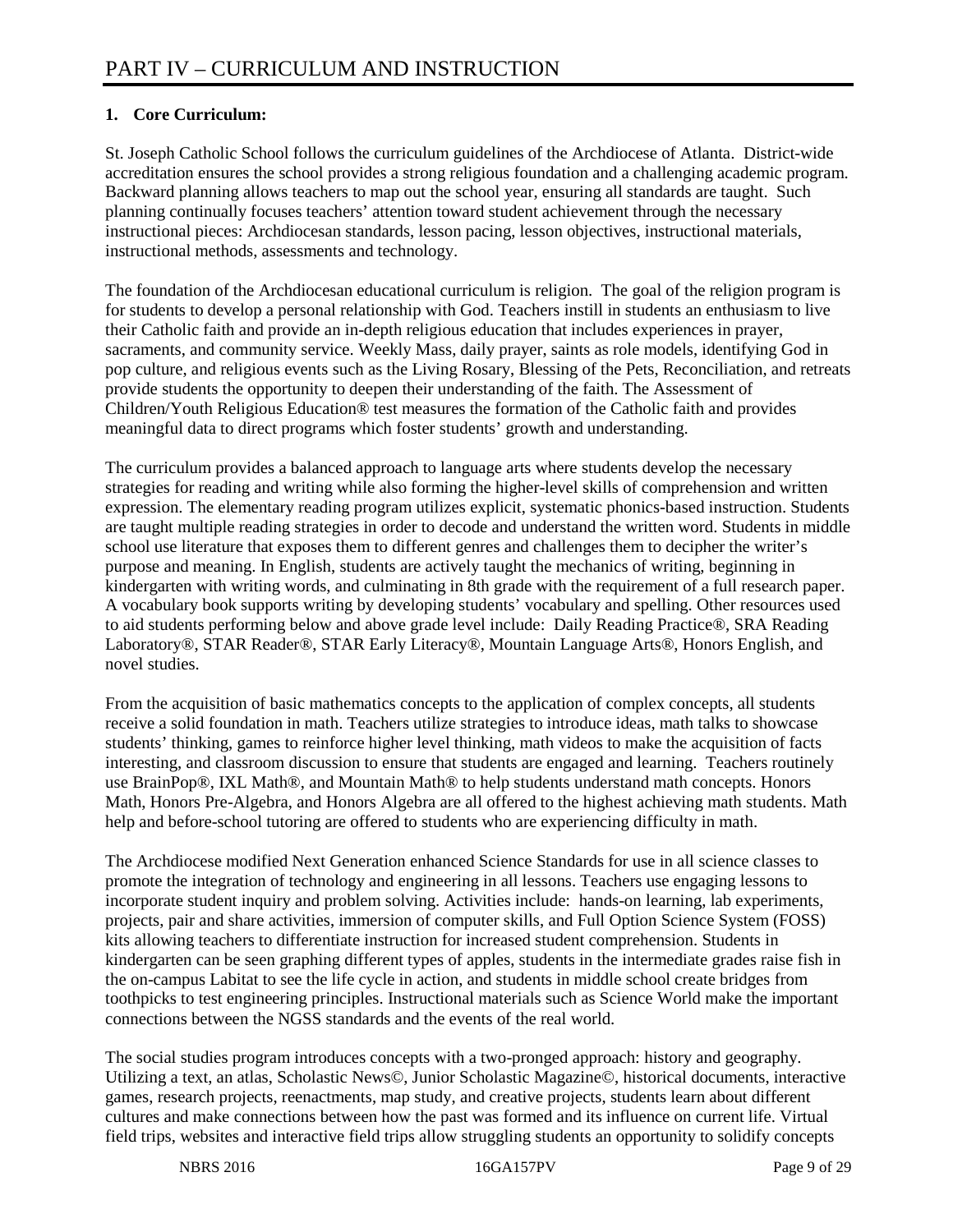and allow accelerated students an opportunity to expand their knowledge base.

Personal work skills, such as time management, study skills, and personal responsibility are woven into the core curriculum. The school firmly believes that in order for students to be successful, they need not only content skills and knowledge, but also a firm foundation in their personal work skills.

#### **2. Other Curriculum Areas:**

The Enrichment Curriculum subjects provide the students of Saint Joseph Catholic School with a basic understanding of the subject matter while developing students' independent learning, critical thinking, and problem-solving skills. The Enrichment Curriculum teachers work collaboratively while sharing their passion and dedication to their subject with students of the school. These essential enrichment subjects further develop the mission of the school: educating the whole child. Our curriculum meets all requirements of the National Blue Ribbon Schools' Program of Excellence.

Enrichment Curriculum subjects include: visual arts, music, physical education, Spanish, library, and computer. Kindergarten through fifth grade students attend art, music, Spanish, library and computer classes once a week. All grades attend physical education classes twice per week. Students in grades 6-8 receive instruction in the Enrichment Curriculum subjects through a structured elective program entitled Pathways where students delve deeper into a chosen topic, such as: graphic design, architecture, engineering, and Lego Robotics®. Pathway classes are offered through block classes to optimize student learning.

The visual arts program encompasses the study of art through its history, production, aesthetics, and deliberate criticism. Basic instruction provides students with an understanding of the form and function of art while improving students' fine motor skills, ability to follow multi-step directions, and problem-solving skills. The focus this year for our visual arts department is art history, while paying particular attention to the elements of art and the principles of design. The culminating event, the Annual Art Exhibit, features the art work of every student.

The music program provides students an opportunity to acquire basic skills and to use those skills through school-wide performances. Through the study of musical composers and musical periods in history, students are taught to read, write, and perform music. Middle school students have the opportunity to participate in Band, Praise Band, String Ensemble, and Chorus. The dynamic nature of the music program results in the production of an outstanding Christmas Program which highlights our kindergarten through fifth grade students. Co-creating the Christmas Program, the fifth grade students apply their narrative writing and public speaking skills while gaining experience in leadership and production skills.

The physical education program develops students' physical health, stamina, and coordination skills through basic instruction in sports, skills, and team challenges. Students participate in both the Presidential and the National Fitness Programs. Nutrition and health instruction round out the program, emphasizing an active and healthy lifestyle. Additionally, the physical education department sponsors the Walk Georgia Program, a web-based fitness program designed to encourage activity through personal responsibility and group participation.

The school offers a conversational Spanish program for all students. This immersion program combines movement, gestures, and pictures to help students acquire an understanding of the spoken word and an appreciation for the Spanish culture. Students receive instruction in basic vocabulary, prayers, and verb tense, and demonstrate this understanding through a variety of projects such as the collaborative writing of a book and cultural presentations for younger students. For those students who want further instruction, an after school Spanish Club provides further instruction in the Spanish language, customs, and culture. St. Joseph Catholic School is in compliance with the program's foreign language requirement.

Within the library media program, students acquire and apply research skills while reinforcing essential skills in reading comprehension, writing, and technology. Students learn beginning research and library information skills in the lower grades, while students in the upper grades demonstrate these skills through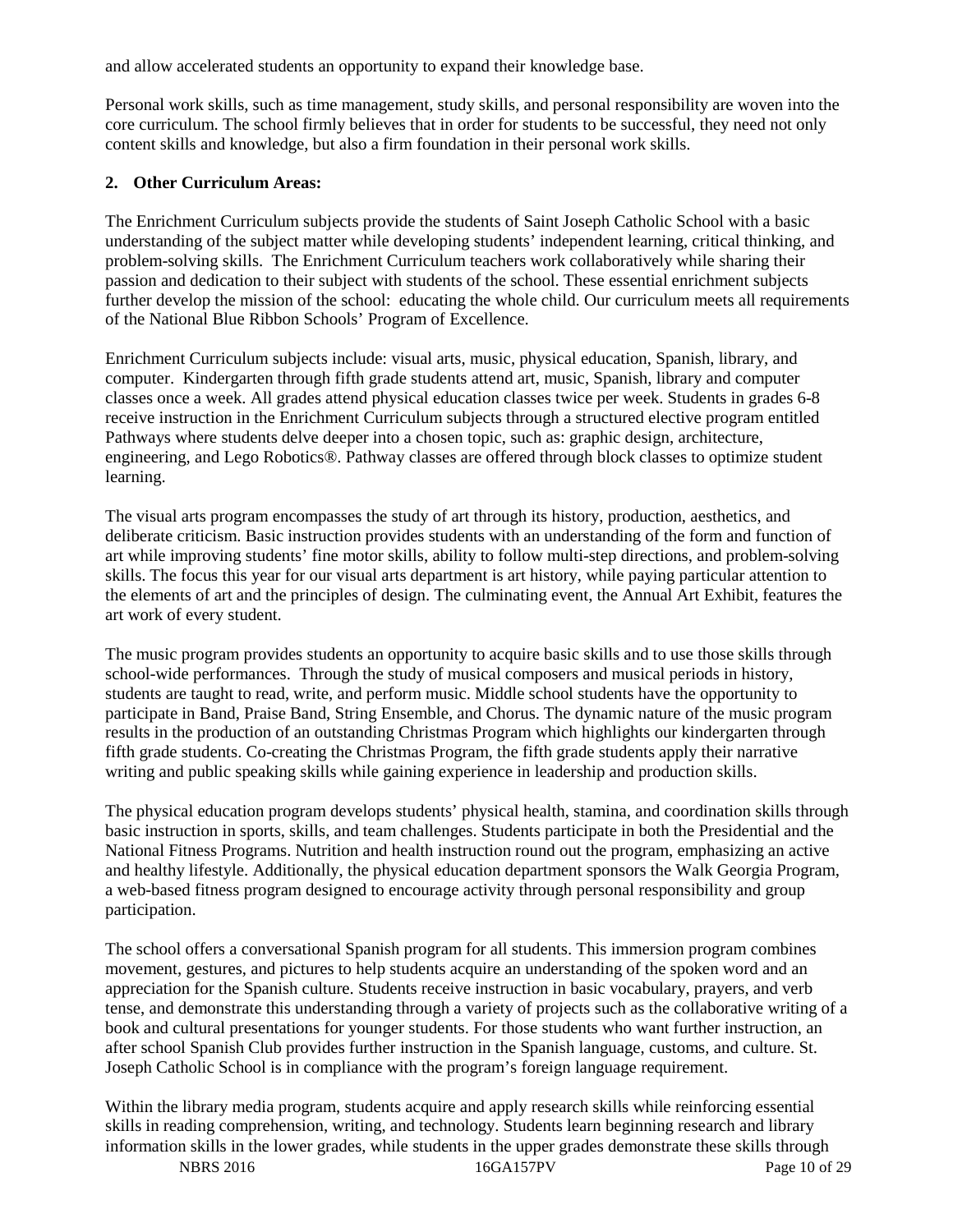research projects within core classes. Additionally, the program promotes the Accelerated Reader® program and the Battle of the Books. Both programs motivate struggling readers and challenge high achieving readers. The media center is open before school, allowing students the opportunity to conduct research or begin their day reading a favorite book.

Technology remains an integral part of the learning program from kindergarten through eighth grade. The school has two fully equipped computer labs, an iPad cart, and networked, interactive white boards in all classrooms. Students begin their computer instruction through software applications such as PowerPoint®, Word®, and Excel® using these programs to reinforce concepts taught in the classroom. Additionally, all students receive instruction on Internet safety and computer etiquette. Students apply computer skills to produce multimedia projects which demonstrate learning.

#### **3. Instructional Methods and Interventions:**

The challenging academic curriculum at Saint Joseph Catholic School is key to continued student success. Decisions for instructional methods, programs and interventions begin with a review of student assessment data. Teachers review data from a variety of sources: Iowa Assessments®, Cognitive Test of Abilities®, STAR Reading®, ACRE® and curriculum testing. Results are analyzed and instructional decisions are driven by this analysis.

The school uses a variety of resources to meet the diverse and individual needs of the students. Teachers offer morning, lunch, and afternoon tutoring for students. Classroom aides work with students using programs such as Fundations® and Wilson Reading System® to help struggling students with phonemic awareness, reading skills and comprehension. Our Student Success Team provides strategies and interventions for students with learning challenges. A full-time Speech and Language Pathologist works with individuals or small groups to provide help with speech, language and social skill needs. In addition to providing direct services to the students, these highly-skilled professionals offer guidance to teachers in order to meet the needs of their students. Students can receive skill reinforcement from the Learning Specialist or skill enrichment from our Honors teachers. The school offers Honors Math for students in grades 3-8 and Honors English for students in grades 6-8. Honors programs challenge students with advanced higher-order thinking skills.

A variety of technology enhances the curriculum to achieve instructional goals and to differentiate learning. Programs such as GPB Education®, IXL Math®, Mountain Math® and Mountain Language Arts®, and interactive websites such as BrainPOP® and Scholastic Magazine© reinforce and enrich instructional objectives across grade levels.

Regular curriculum meetings occur to discuss the alignment of instructional practices. After analyzing student data, teachers recently detected a small decrease in students' number sense understanding. Since a strong number sense is vital for student success with math concepts, teachers sought out new instructional techniques and selected Math Talk, an instructional technique that encourages students to verbalize problem solving. Discussion during a curriculum meeting revealed a weakness in reading fluency. Since reading fluency strengthens reading comprehension, teachers brainstormed instructional approaches to help reinforce this necessary skill. In addition to letting parents know how to help their child become fluent readers, teachers utilize modeling, fluency drills, and fluency testing in order to strengthen this necessary reading skill. Collegial collaboration is one of the many approaches the school utilizes in order to meet the needs of all the students.

#### **4. Assessment for Instruction and Learning and Sharing Assessment Results:**

St. Joseph Catholic School uses a variety of assessments to analyze and improve student and school performance. These assessments range from standardized tests such as the Iowa Assessments®, CogAT®, ACRE®, and Star Early Literacy/Reader®, to general classroom formative and summative assessments. Continual professional development seminars are presented to the faculty addressing formative and summative assessments to ensure appropriate implementation within classrooms. Results of standardized testing are routinely discussed in departmental, curriculum and faculty meetings to identify areas of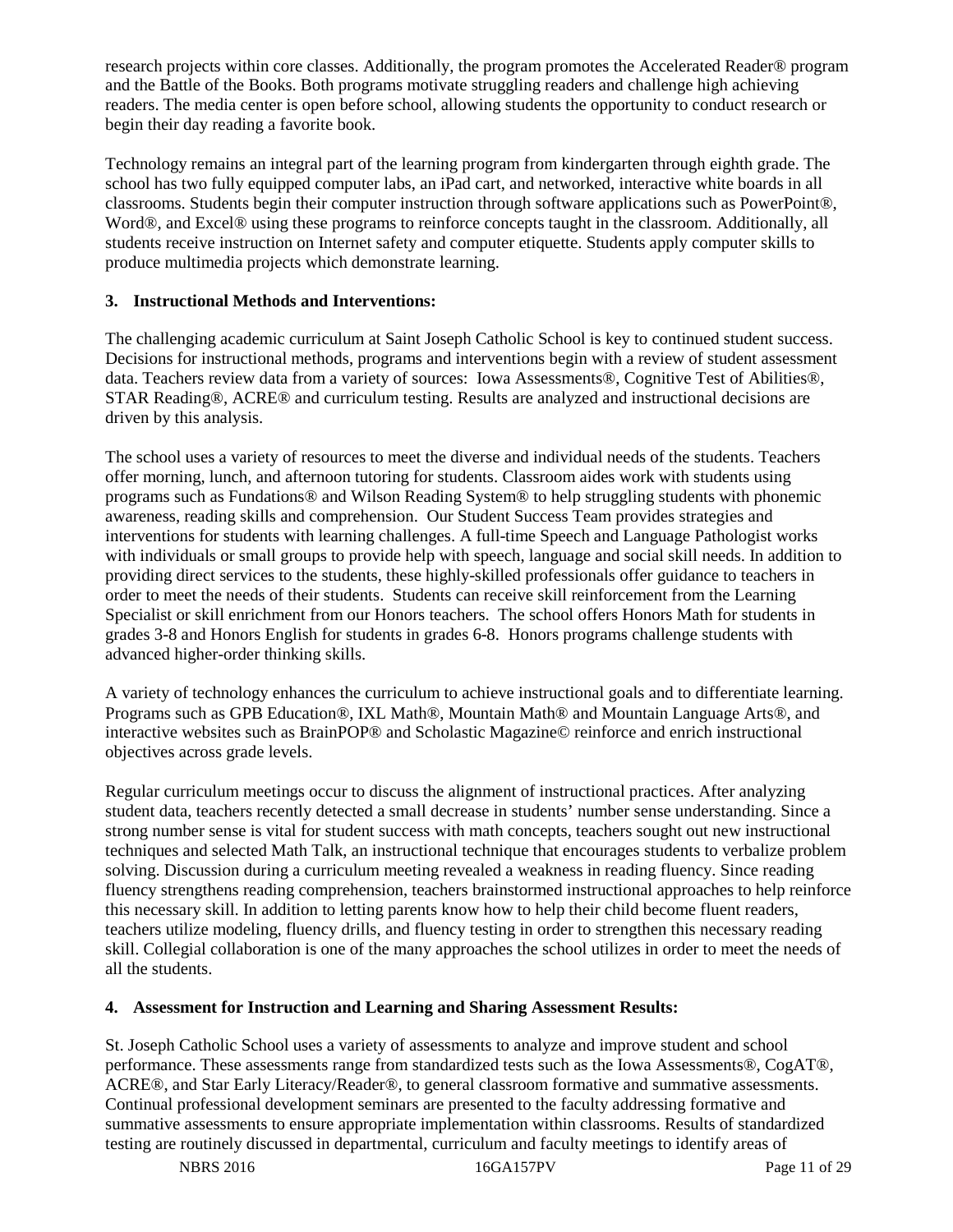improvement and develop specific goals to address areas of concern. Through the use of a web-based reporting system, faculty can easily access and disaggregate standardized assessment data. Departmental and grade-wide goals are developed based on assessment data. Faculty members use a variety of means to ensure learning objectives are met and weaknesses are addressed, including backward planning and collaboration to ensure horizontal and vertical alignment of instruction.

While reviewing standardized assessment data, a slight drop in math test scores for the third grade was noted. While it was felt this decline was due to several factors, a remediation plan was set in place. Additional minutes in math were added to the grade level schedules, professional development was provided to the teachers, and the use of IXL Math® was added to the daily math routine.

With respect to day-to-day student performance and grades, St. Joseph Catholic School uses a web-based school management system to provide real-time access of school information to students and parents. Additionally, parent/teacher conferences, e-mail, and phone communications are utilized to share students' academic results. Further, Open Houses and grade level curriculum presentations inform parents of academic expectations and strategies for student success. In kindergarten through 5th grade, graded work and assessments are sent home in folders for parents' review. Quarterly reports from Star Reader®, indicating each student's progress in reading are distributed to parents. Standardized test results are distributed each May and parents are invited to attend an informational session regarding the school's standardized test results and their interpretation.

Based on standardized testing data, our highest achieving students are placed in our Honors Math and Honors English classes. In middle school, students are recognized with Honor Roll or Principal's List distinction, based on their academic achievements. Students' achievements in academics, service, and Fine Arts are recognized at an awards ceremony and yearly in the Annual Donor Report.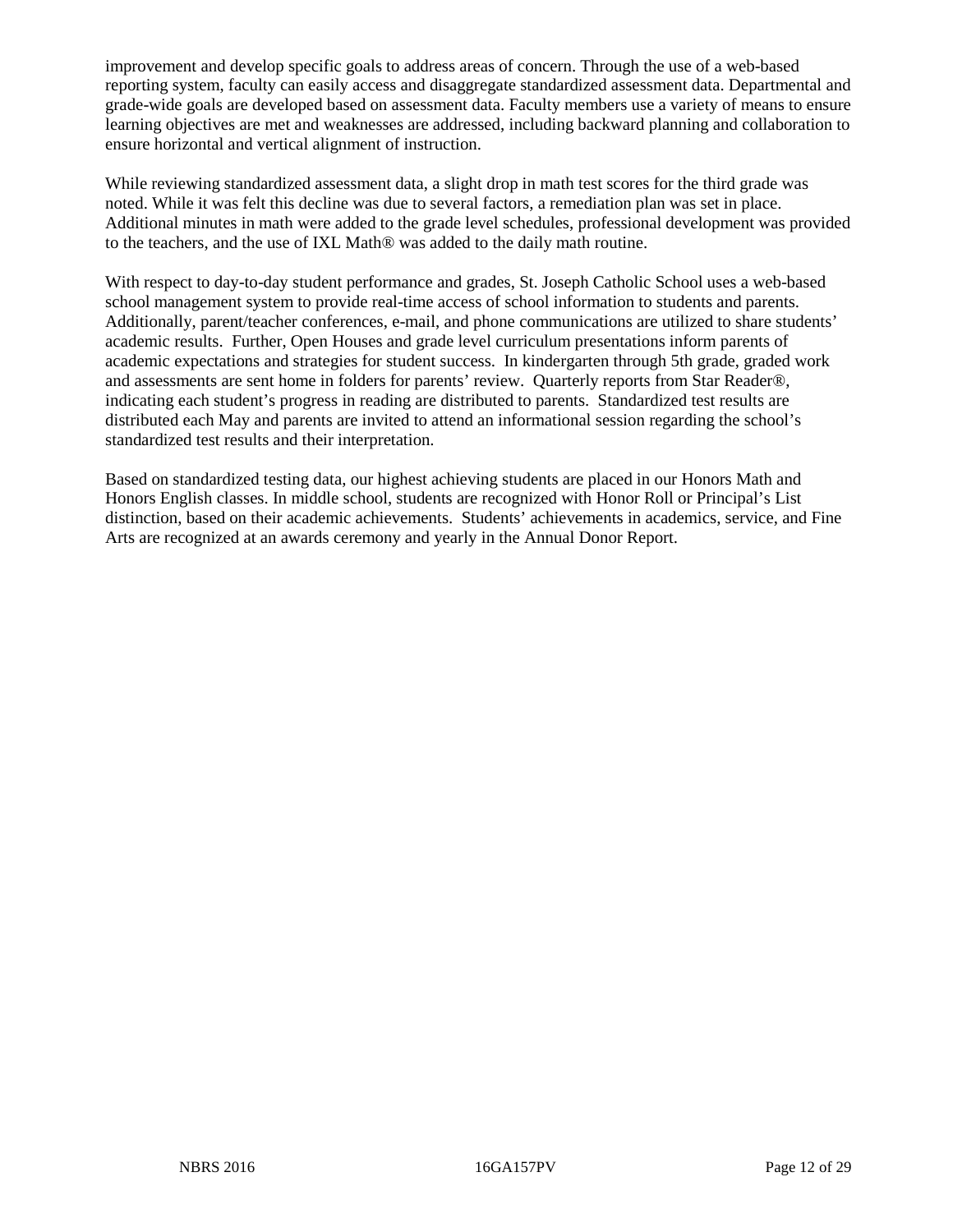## **1. School Climate/Culture:**

St. Joseph Catholic School reflects a nurturing community where students, surrounded by caring staff, teachers, and parents, feel safe and secure. Stakeholders feel the key to student success is an intentional commitment to educating the whole child. The school's teachers share a common trait; they have an enthusiasm and passion for the subjects and grade levels they teach. Faculty and staff come to know the students in our close-knit school. This relationship allows faculty members to challenge students to achieve more, to encourage students to do their best, and to recognize students for their hard work and achievement. These factors provide a motivating and positive school environment.

The teachers and staff radiate a positive spirit and view educating children as their vocation. Administrators, faculty, and parents share the same goals— academic excellence paired with a strong emotional and social character for every child. This positive environment is cultivated through the relationships built within the school. Students are encouraged by faculty and staff, not only for their achievement, but also for their character. Routinely, students are praised for their social character: helping a classmate, being respectful, or encouraging a friend. Students consistently witness this positive interaction from adults which encourages more positive relations with their peers.

Programs throughout the school reflect this intentional commitment to building character within the students. Fourth grade students are paired with a "kindergarten buddy" in order to mentor kindergarten students and foster a long-term relationship. Teachers routinely give students RACK slips where students are recognized for random acts of classroom kindness.

Teachers are viewed as vital assets of the school and are valued for their professionalism. Each teacher is empowered to share in the responsibility of creating a culture which maximizes student learning. Scheduling time for collaboration, providing professional development opportunities, guarding instructional time, encouraging teachers to try new instructional methods, seeking input from all teachers, and recognizing the hard work and dedication of the faculty all combine to demonstrate that teachers in the school are valued and supported. Parents, too, show support through small acts of kindness, such as recognizing a teacher's birthday and providing a monthly lunch for the faculty.

St. Joseph Catholic School is proud to be among the top educational institutions in the community. Through intentional and deliberate efforts, we accept challenges willingly, adopt a spirit of continuous improvement, and are ever conscious of living the Catholic faith.

## **2. Engaging Families and Community:**

St. Joseph Catholic School realizes the importance of engaging school families and the greater community to enhance student growth and to promote school improvement. As students learn by example, it is vital that all stakeholders model this communal cooperation and provide opportunities for students to experience cooperation. The school utilizes successful strategies in three distinct areas: parent and family involvement, community outreach, and community resources.

Believing that parents are the primary educators of their children, the school partners with parents in the education of students. Three successful strategies are utilized for student success: community building, communication, and volunteerism. Events such as the Block Party and adult socials bring parents together to form community. Using the online student information system, parents are aware of the academic progress of their students. Class homepages provide resources for parents, while conferences, meetings, and emails help parents and teachers communicate for the success of the students. Through the use of Mystery Readers, parents and grandparents read to students, helping to increase listening comprehension. Art Angels help in the art room, reinforcing artistic skills and encouraging students' artistic creations. With over 7,000 volunteer hours logged annually, St. Joseph families understand the importance of volunteerism.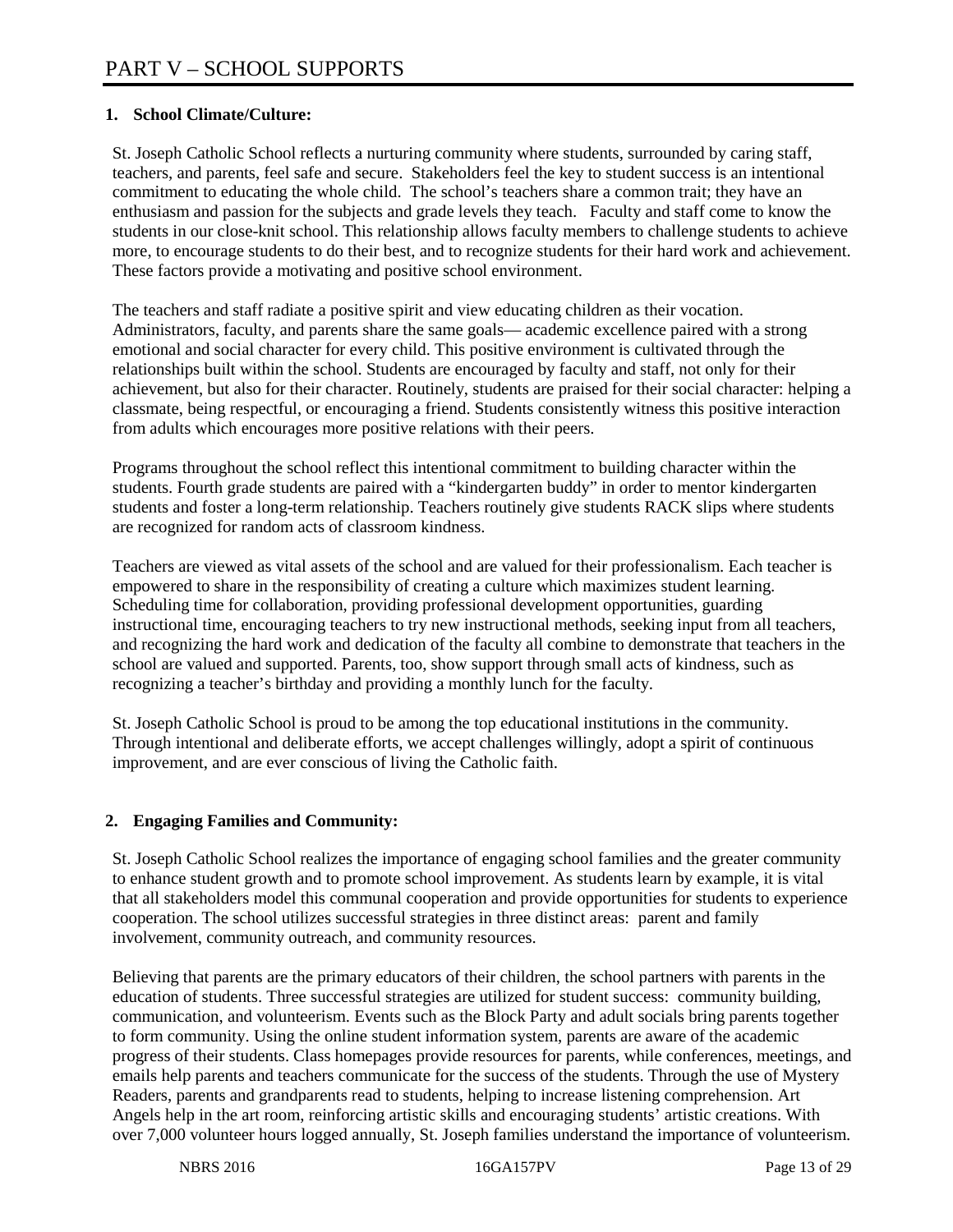School leadership supports and encourages service so that students learn the importance of charitable selfgiving and social responsibility. The school provides multiple opportunities for service: The Light House Family Retreat, Toys for Tots, Must Ministries, letters for the troops, and the parish food pantry. The Light House Family Retreat, which helps children with cancer experience a week at the beach, is a wonderful example of faith in action. The second grade combines this project with their economics unit allowing students to make and sell goods in order to raise money. Educating the whole child is integral to the mission of the school.

Finally, St Joseph Catholic School involves the community in the school. Career Day is held annually; guests from the community are invited to the school to share their careers. Former students return to the school to share their academic, athletic, and Fine Arts experiences with students. Guest speakers are invited to discuss the subjects of internet safety, recycling, character formation, and civil service. The Marietta City Police Department officers, SWAT Team and environmental teams provide information to the school for school safety improvements.

#### **3. Professional Development:**

To ensure improved student success, a strong professional development program for teachers and staff is a necessity. The leadership of the school believes that professional development ideas must be jointly developed and must be shared frequently. Input from an administrative team provides direction and allows professional development to be delivered through multiple avenues: at faculty meetings discussing best practices, at conferences learning how to use technology effectively, and through in-service days to learn about incorporating the Gospel message throughout the school day.

The Archdiocese of Atlanta recognizes the importance of professional development, and has established inservice days as part of the district's accreditation goals. The leadership of St. Joseph Catholic School embraces this recommendation and places high importance on planning and implementing professional development opportunities which exceed the district requirement and align with the school's academic standards. Trends and challenges are identified at both the district level and the school level, and leadership teams are very proactive in addressing any needs. Based on an analysis of data, each year a school-wide goal is identified, and professional development mirrors the goal; the focus remains on programs which improve student achievement. Professional development strengthens teacher confidence in the areas of classroom management and curriculum instruction and provides the tools necessary for both teacher and student success. Additionally, a vibrant mentoring program provides novice teachers the ability to collaborate with experienced colleagues to strengthen their instructional methods.

The school's strong and vibrant professional development program supports goals set with regard to academic standards. Mathematics scores on the Iowa Assessments® highlights the school's approach for professional development. Recognizing a slight dip in math scores, the school set a goal to improve math achievement across all grades through viable and worthwhile conferences, webinars, and other professional development opportunities. Funding was provided so teachers could participate in these professional development opportunities and purchase needed materials. The school has been successful in sending numerous professional staff to math conferences and bringing in math professionals to help assist teachers with instructional methods. Teachers share information gathered at conferences with their colleagues.

School improvement is paramount to the success of the school. One of the most important recipes for success is on-going preparation of the staff. The school chooses to invest in the greater overall plan of improving the delivery of instruction. This comes in the area of professional development to impact continued student achievement and on-going school improvement.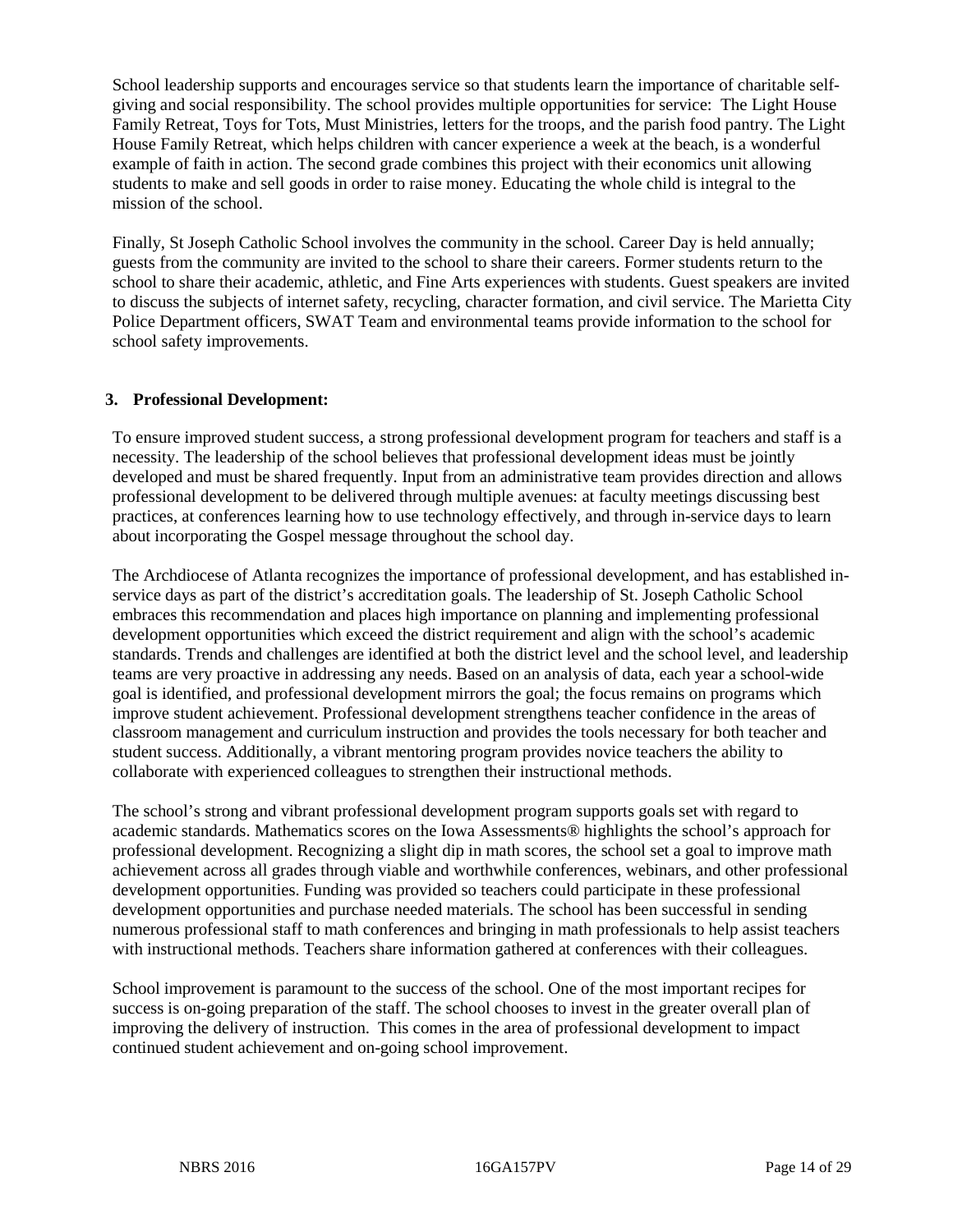#### **4. School Leadership:**

St. Joseph Catholic School, a parish school under the authority of the pastor of St. Joseph Catholic Church, is affiliated with the Archdiocese of Atlanta. The Office of Catholic Schools provides a framework for policies, procedures and curriculum.

Primary responsibility for day-to-day operations rests with the Principal, who establishes policies and procedures to ensure effective administration of the school. The Principal is a successful visionary who anticipates the current and future needs of the school, and collaboratively develops a plan to meet those needs. The Principal is well-respected by the staff because she recognizes each as a professional, empowering them to share in the responsibility of creating an organizational culture and classroom environment which maximizes student achievement. The Principal is assisted by an administrative team: Assistant Principal, Area Coordinators, Mentor Coordinator and Director of Operations. Team members make suggestions and contribute ideas based on their own professional experiences, as well as feedback from staff members within their respective areas. Collaboration continues with the parent community through the School Advisory Council and the Home and School Association. Both groups meet with the Principal to provide a parent's perspective on school activities and procedures. Utilizing the expertise and talents within the parent community allows the school to redirect funds toward academic resources for the students. The combination of faculty, staff, and parent input, together with the experienced and insightful leadership of the administration, has been key to the development and consistent implementation of policies and programs which allow students to maximize their academic, physical, and spiritual growth.

The school's mission statement is prominently displayed in each room of the school and on all school communications. This serves to focus all decisions back to the mission of the school: the education of the whole child. A review of grade books, report cards, lesson plans, and classrooms themselves ensures student achievement. Through regular meetings with the administrative team, the leadership of the school is kept abreast of developments within the school and discusses the effectiveness of programs, policies, and procedures in relation to student achievement. Additional programs in the school retain a focus on student achievement; Accelerated Reader® allows students additional differentiated opportunities to practice reading and comprehension skills. Through the commitment to programs such as Lego Robotics®, Drama, Band, Spanish, and a multi-disciplinary enrichment program, the school's leadership demonstrates strong commitment to developing the whole child—academically, physically, and spiritually.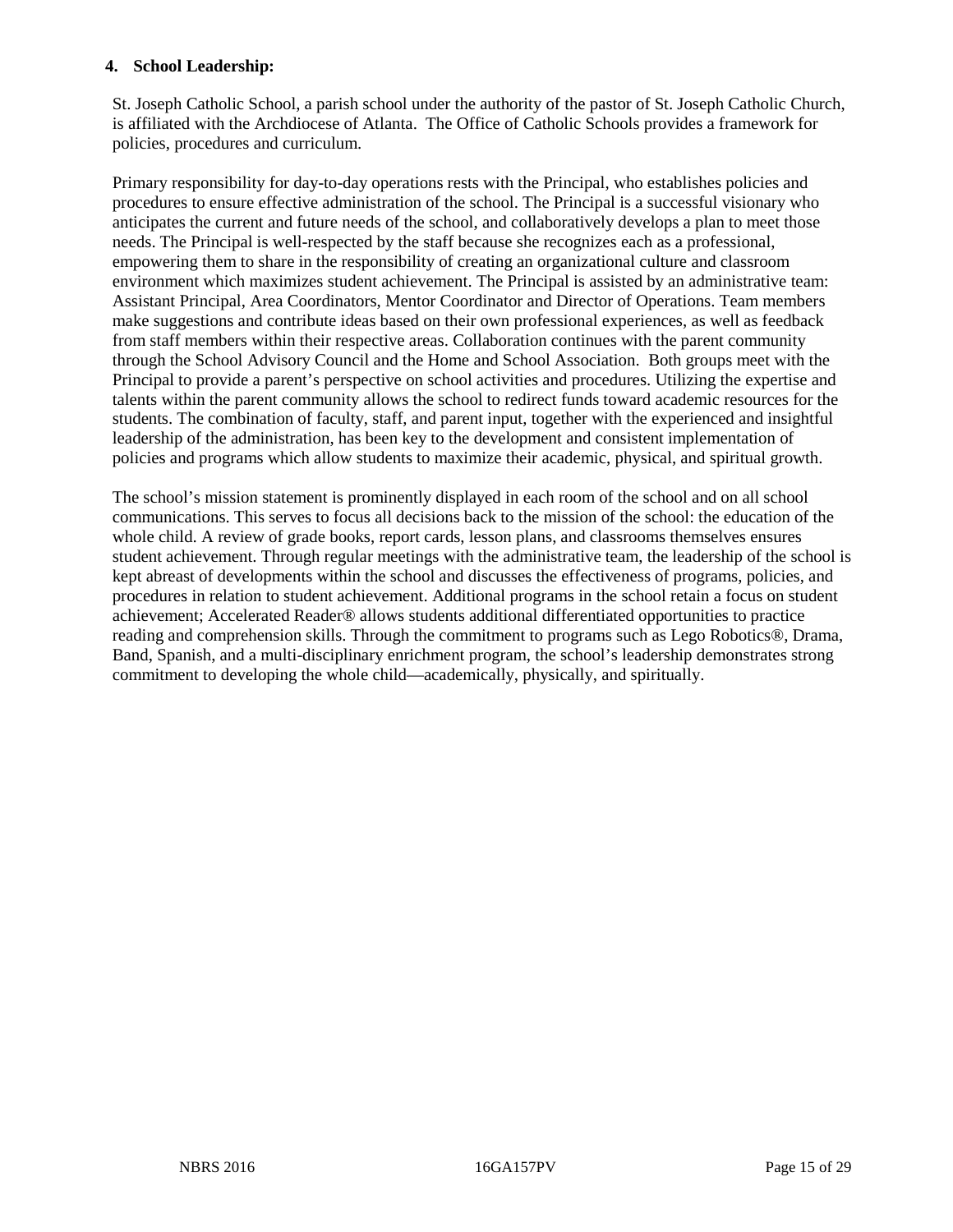The one practice which makes the school so successful is our ability to focus on our mission through deliberate, intentional communication and planning efforts. Through communication, we strengthen our academics, improve our use of assessment data, and keep our stakeholders informed. Our strong efforts to communicate with one another help to keep our school focused on the same goal—our students' success.

Collegial communication runs deep throughout the school day. For novice teachers, mentoring teams meet weekly to share best practices. Discussions on classroom management, grading, the use of technology, lesson planning, and curriculum pacing are discussed frequently in order to help our novice teachers improve their instructional practices. Curriculum teams meet frequently during the year to discuss the progress of curriculum goals and to discuss the vertical and horizontal alignment of the curriculum. Additionally, these teams discuss the alignment of study habits and organizational skills for the students. Enrichment area teachers join curriculum teams; through this joint communication, enrichment area teachers integrate the academic goals of the school within their specialized lessons. Grade level teams meet during collaborative planning time to share instructional objectives and to jointly plan lessons. Exciting new programs such as Creating Love among Middle Schoolers, a peer mentoring program, go from a single idea by one teacher to a full-fledged initiative throughout the middle school because of the constant communication of our faculty members. Constant collegial communication provides faculty members the opportunity to improve their instructional practices while allowing them the flexibility to introduce new, creative, and exciting programs.

School-wide communication provides parents with continual updates on their children, the curriculum, and the school. Through the use of our student data management system, we provide parents with real-time access to their child's grades. This system also allows parents to view upcoming homework, tests, and quizzes in order to help their children be successful. Teachers use the system to host class pages where links to online resources can be found. Frequent newsletters and reports provide parents with information about important events in the school and new programs for the school. Additionally, social media is used to promote the good news of the school and to inform parents about the exciting learning taking place within the classroom and school community. Communication between the school and our parents continues to strengthen that essential bond between school and home, helping to build high achievement in our students.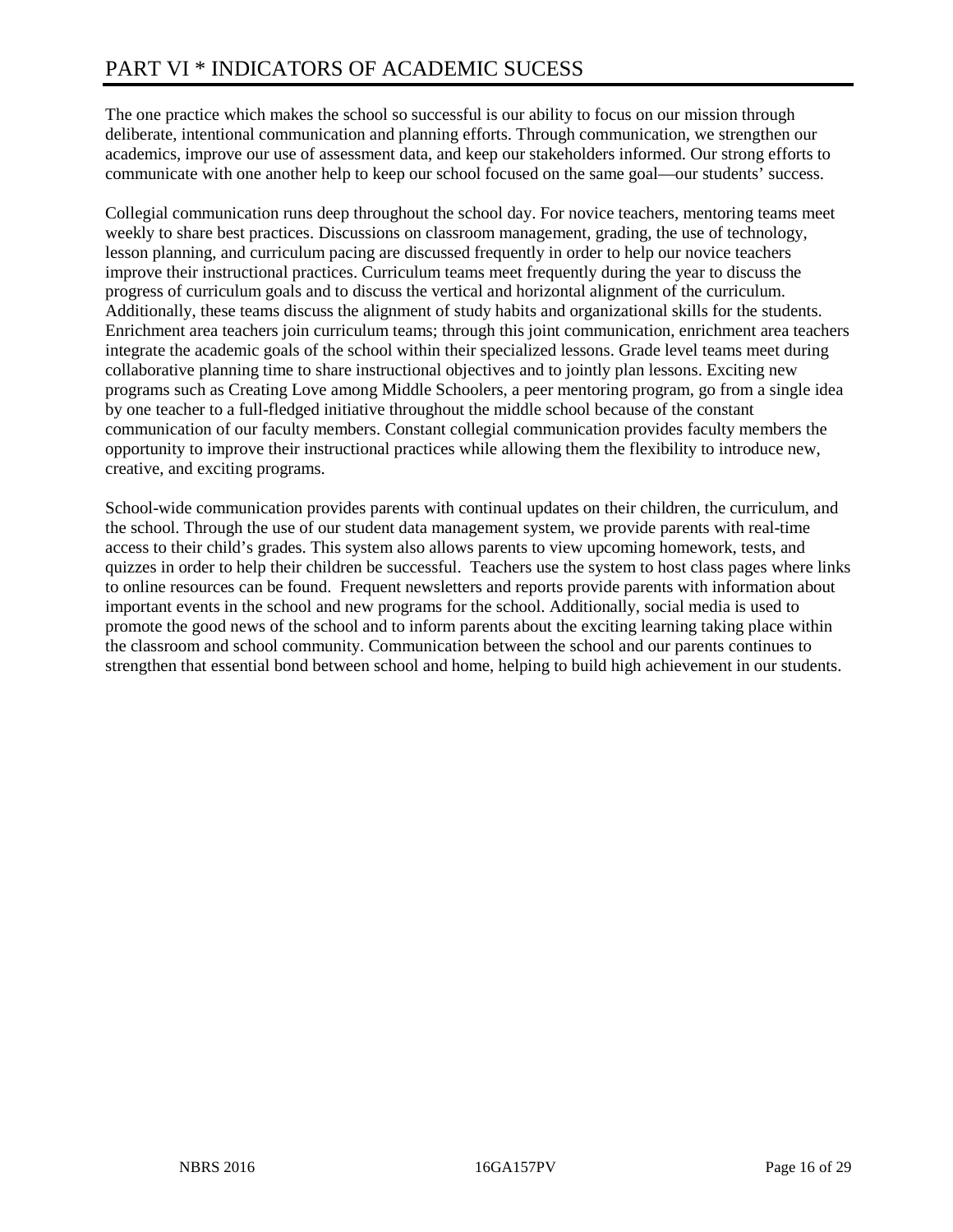# PART VII - NON-PUBLIC SCHOOL INFORMATION

1. Non-public school association(s): Catholic

Identify the religious or independent associations, if any, to which the school belongs. Select the primary association first.

| 2. | Does the school have nonprofit, tax-exempt $(501(c)(3))$ status?                                       | Yes X  | No. |
|----|--------------------------------------------------------------------------------------------------------|--------|-----|
| 3. | What is the educational cost per student?<br>(School budget divided by enrollment)                     | \$7530 |     |
| 4. | What is the average financial aid per student?                                                         | \$1960 |     |
| 5. | What percentage of the annual budget is devoted to<br>scholarship assistance and/or tuition reduction? | 10%    |     |
| 6. | What percentage of the student body receives<br>scholarship assistance, including tuition reduction?   | 27%    |     |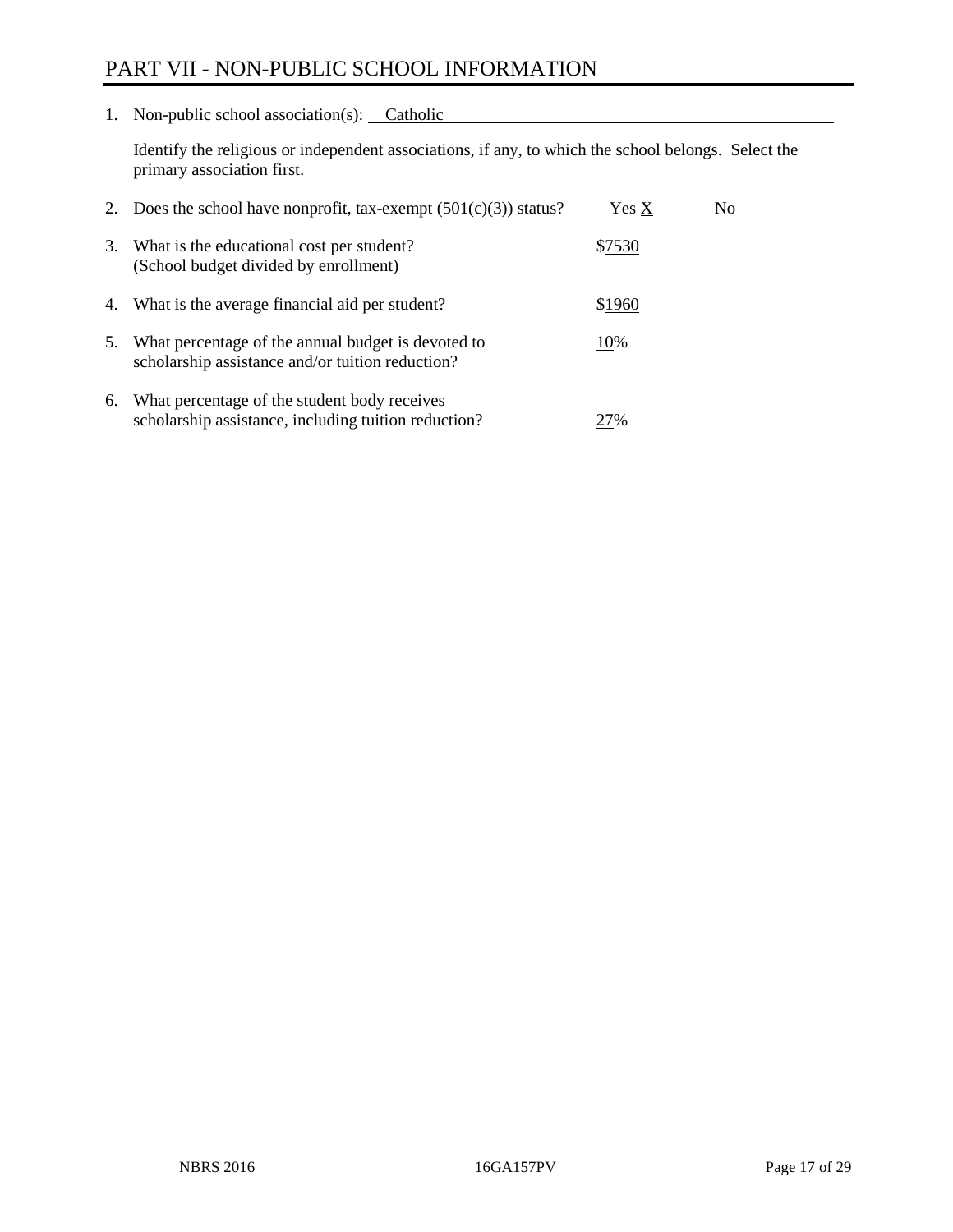| <b>Subject: Math</b>                   | <b>Test:</b> Iowa Assessments-Form |
|----------------------------------------|------------------------------------|
|                                        | E                                  |
| Grade: 3                               | <b>Edition/Publication Year:</b>   |
|                                        | 2012                               |
| <b>Publisher:</b> Riverside Publishing | Scores are reported here as:       |
| Company-Houghton Mifflin Harcourt      | Percentiles                        |

| School Year                                | 2014-2015 |
|--------------------------------------------|-----------|
| Testing month                              | Mar       |
| <b>SCHOOL SCORES</b>                       |           |
| <b>Average Score</b>                       | 84        |
| Number of students tested                  | 55        |
| Percent of total students tested           | 100       |
| Number of students alternatively assessed  |           |
| Percent of students alternatively assessed | $\Omega$  |
| <b>SUBGROUP SCORES</b>                     |           |
| 1. Other 1                                 |           |
| <b>Average Score</b>                       |           |
| Number of students tested                  |           |
| 2. Other 2                                 |           |
| <b>Average Score</b>                       |           |
| Number of students tested                  |           |
| 3. Other 3                                 |           |
| <b>Average Score</b>                       |           |
| Number of students tested                  |           |

**NOTES:** No individual subgroups represent 10% or more of this grade's total enrollment.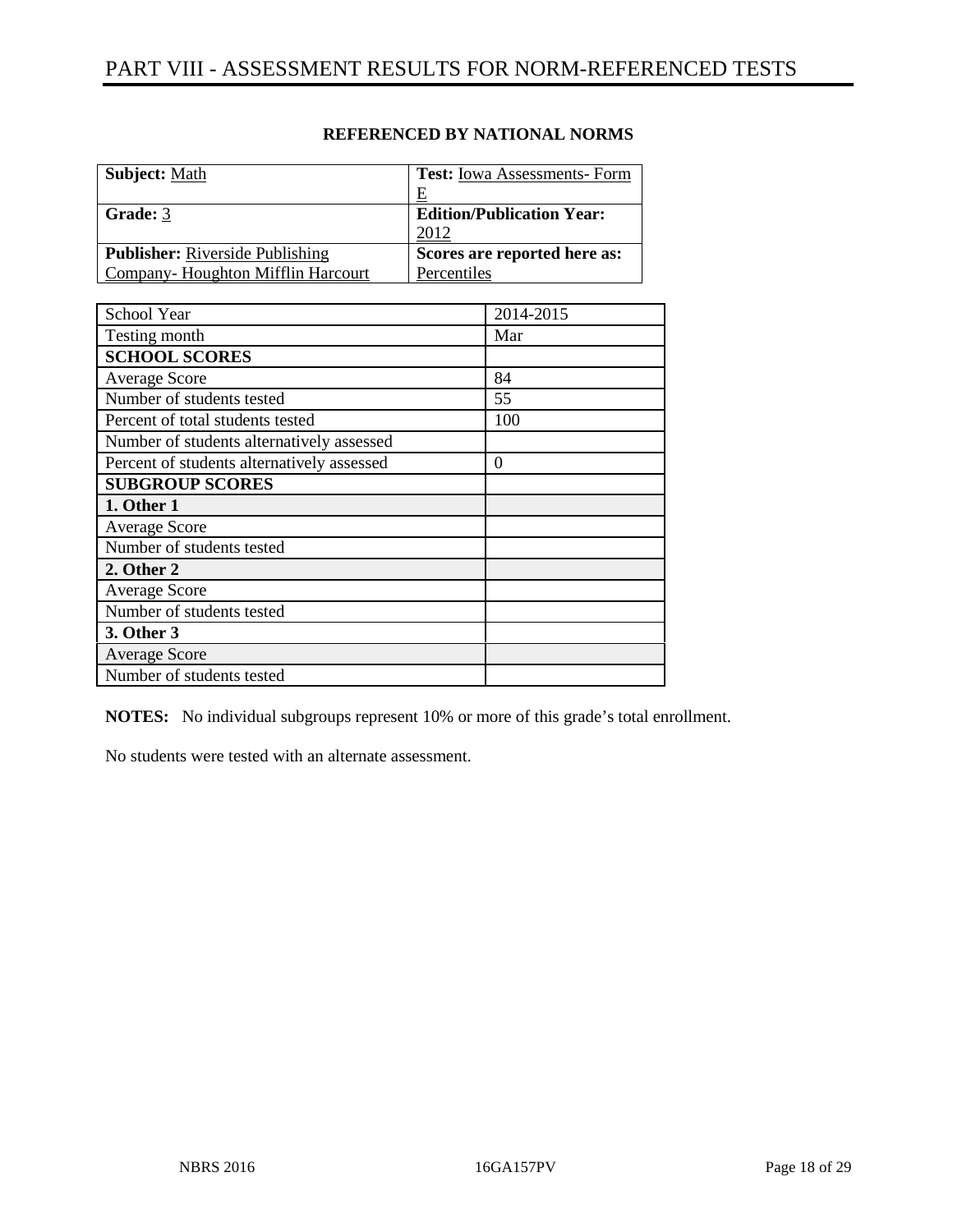| <b>Subject:</b> Math                   | <b>Test:</b> Iowa Assessments -  |
|----------------------------------------|----------------------------------|
|                                        | Form E                           |
| Grade: 4                               | <b>Edition/Publication Year:</b> |
|                                        | 2012                             |
| <b>Publisher:</b> Riverside Publishing | Scores are reported here as:     |
| Company-Houghton Mifflin Harcourt      | Percentiles                      |

| School Year                                | 2014-2015        |
|--------------------------------------------|------------------|
| Testing month                              | Mar              |
| <b>SCHOOL SCORES</b>                       |                  |
| <b>Average Score</b>                       | 72               |
| Number of students tested                  | 58               |
| Percent of total students tested           | 100              |
| Number of students alternatively assessed  |                  |
| Percent of students alternatively assessed | $\boldsymbol{0}$ |
| <b>SUBGROUP SCORES</b>                     |                  |
| 1. Other 1                                 |                  |
| <b>Average Score</b>                       |                  |
| Number of students tested                  |                  |
| 2. Other 2                                 |                  |
| <b>Average Score</b>                       |                  |
| Number of students tested                  |                  |
| 3. Other 3                                 |                  |
| <b>Average Score</b>                       |                  |
| Number of students tested                  |                  |

**NOTES:** No individual subgroups represent 10% or more of this grade's total enrollment.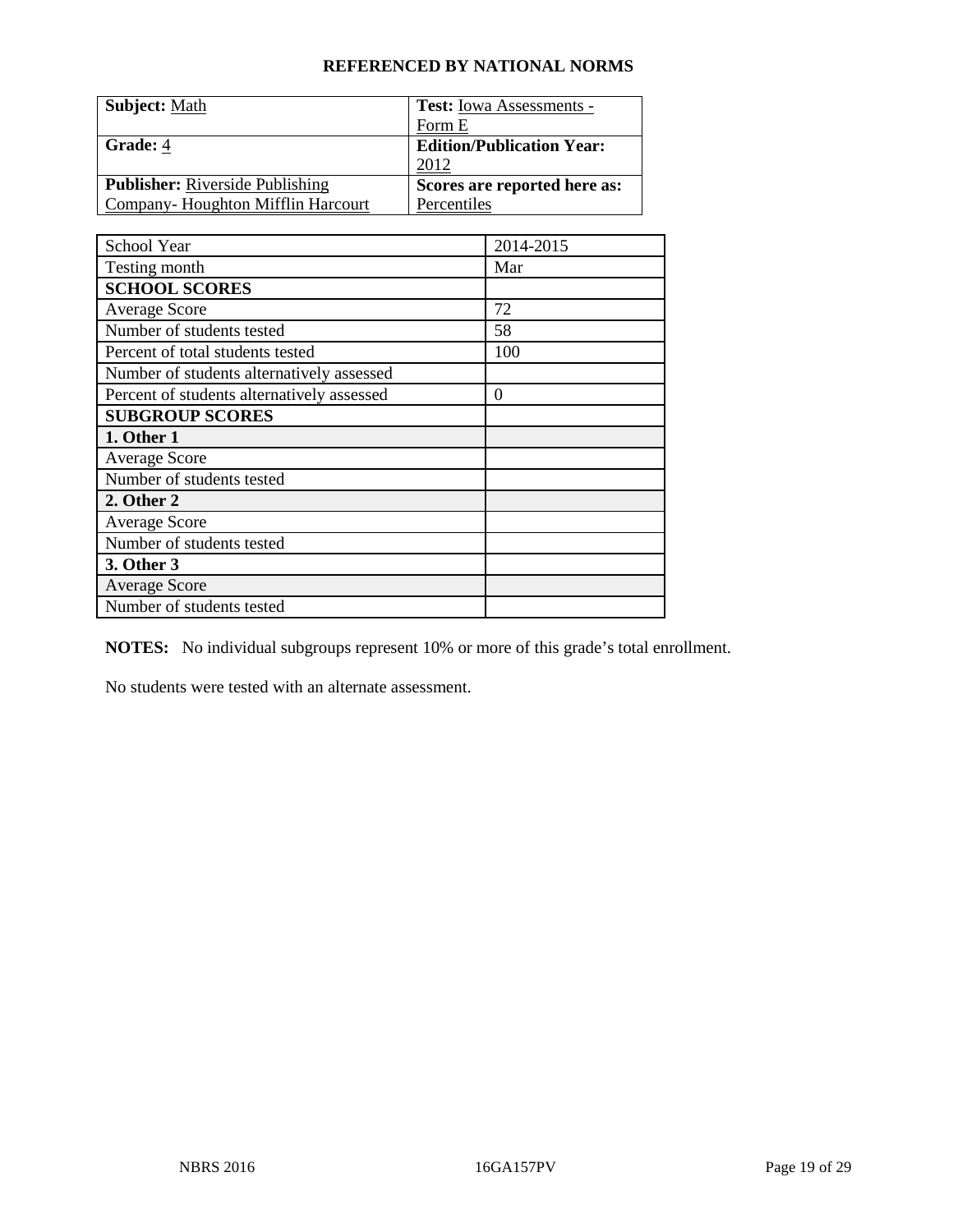| <b>Subject: Math</b>                   | <b>Test:</b> Iowa Assessments -  |
|----------------------------------------|----------------------------------|
|                                        | Form E                           |
| Grade: 5                               | <b>Edition/Publication Year:</b> |
|                                        | 2012                             |
| <b>Publisher:</b> Riverside Publishing | Scores are reported here as:     |
| Company-Houghton Mifflin Harcourt      | Percentiles                      |

| School Year                                | 2014-2015 |
|--------------------------------------------|-----------|
| Testing month                              | Mar       |
| <b>SCHOOL SCORES</b>                       |           |
| <b>Average Score</b>                       | 79        |
| Number of students tested                  | 55        |
| Percent of total students tested           | 100       |
| Number of students alternatively assessed  |           |
| Percent of students alternatively assessed | 0         |
| <b>SUBGROUP SCORES</b>                     |           |
| 1. Other 1                                 |           |
| <b>Average Score</b>                       |           |
| Number of students tested                  |           |
| 2. Other 2                                 |           |
| <b>Average Score</b>                       |           |
| Number of students tested                  |           |
| 3. Other 3                                 |           |
| <b>Average Score</b>                       |           |
| Number of students tested                  |           |

**NOTES:** No individual subgroups represent 10% or more of this grade's total enrollment.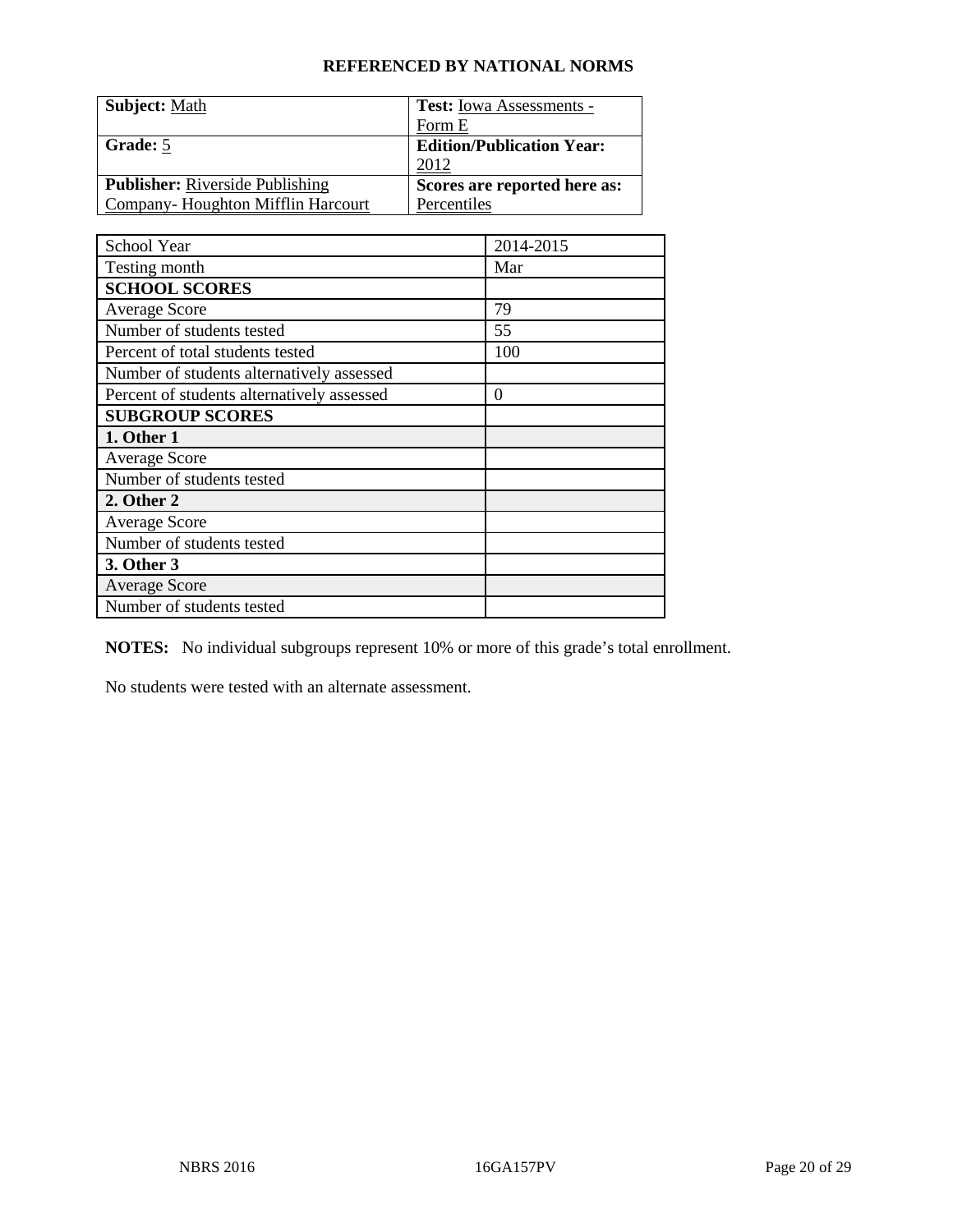| <b>Subject: Math</b>                           | <b>Test:</b> Iowa Assessments -  |
|------------------------------------------------|----------------------------------|
|                                                | Form E                           |
| Grade: 6                                       | <b>Edition/Publication Year:</b> |
|                                                | 2012                             |
| <b>Publisher:</b> Riverside Publishing Company | Scores are reported here as:     |
| - Houghton Mifflin Harcourt                    | Percentiles                      |

| School Year                                | 2014-2015 |
|--------------------------------------------|-----------|
| Testing month                              | Mar       |
| <b>SCHOOL SCORES</b>                       |           |
| <b>Average Score</b>                       | 73        |
| Number of students tested                  | 58        |
| Percent of total students tested           | 100       |
| Number of students alternatively assessed  |           |
| Percent of students alternatively assessed | 0         |
| <b>SUBGROUP SCORES</b>                     |           |
| 1. Other 1                                 |           |
| <b>Average Score</b>                       |           |
| Number of students tested                  |           |
| 2. Other 2                                 |           |
| <b>Average Score</b>                       |           |
| Number of students tested                  |           |
| 3. Other 3                                 |           |
| <b>Average Score</b>                       |           |
| Number of students tested                  |           |

**NOTES:** No individual subgroups represent 10% or more of this grade's total enrollment.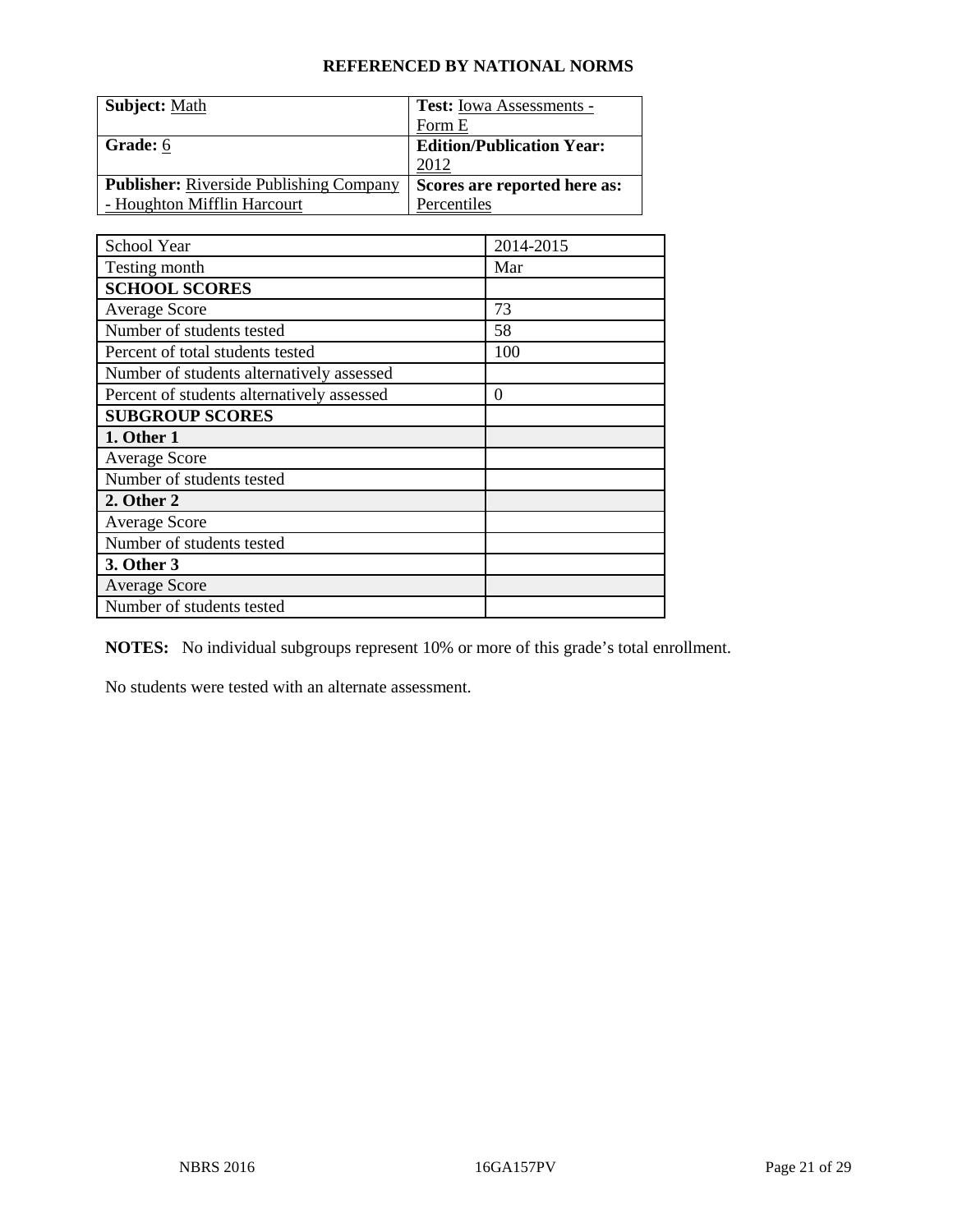| <b>Subject: Math</b>                           | <b>Test:</b> Iowa Assessments -  |
|------------------------------------------------|----------------------------------|
|                                                | Form E                           |
| Grade: 7                                       | <b>Edition/Publication Year:</b> |
|                                                | 2012                             |
| <b>Publisher:</b> Riverside Publishing Company | Scores are reported here as:     |
| - Houghton Mifflin Harcourt                    | Percentiles                      |

| School Year                                | 2014-2015 |
|--------------------------------------------|-----------|
| Testing month                              | Mar       |
| <b>SCHOOL SCORES</b>                       |           |
| <b>Average Score</b>                       | 80        |
| Number of students tested                  | 52        |
| Percent of total students tested           | 100       |
| Number of students alternatively assessed  |           |
| Percent of students alternatively assessed | 0         |
| <b>SUBGROUP SCORES</b>                     |           |
| 1. Other 1                                 |           |
| <b>Average Score</b>                       |           |
| Number of students tested                  |           |
| 2. Other 2                                 |           |
| <b>Average Score</b>                       |           |
| Number of students tested                  |           |
| 3. Other 3                                 |           |
| <b>Average Score</b>                       |           |
| Number of students tested                  |           |

**NOTES:** No individual subgroups represent 10% or more of this grade's total enrollment.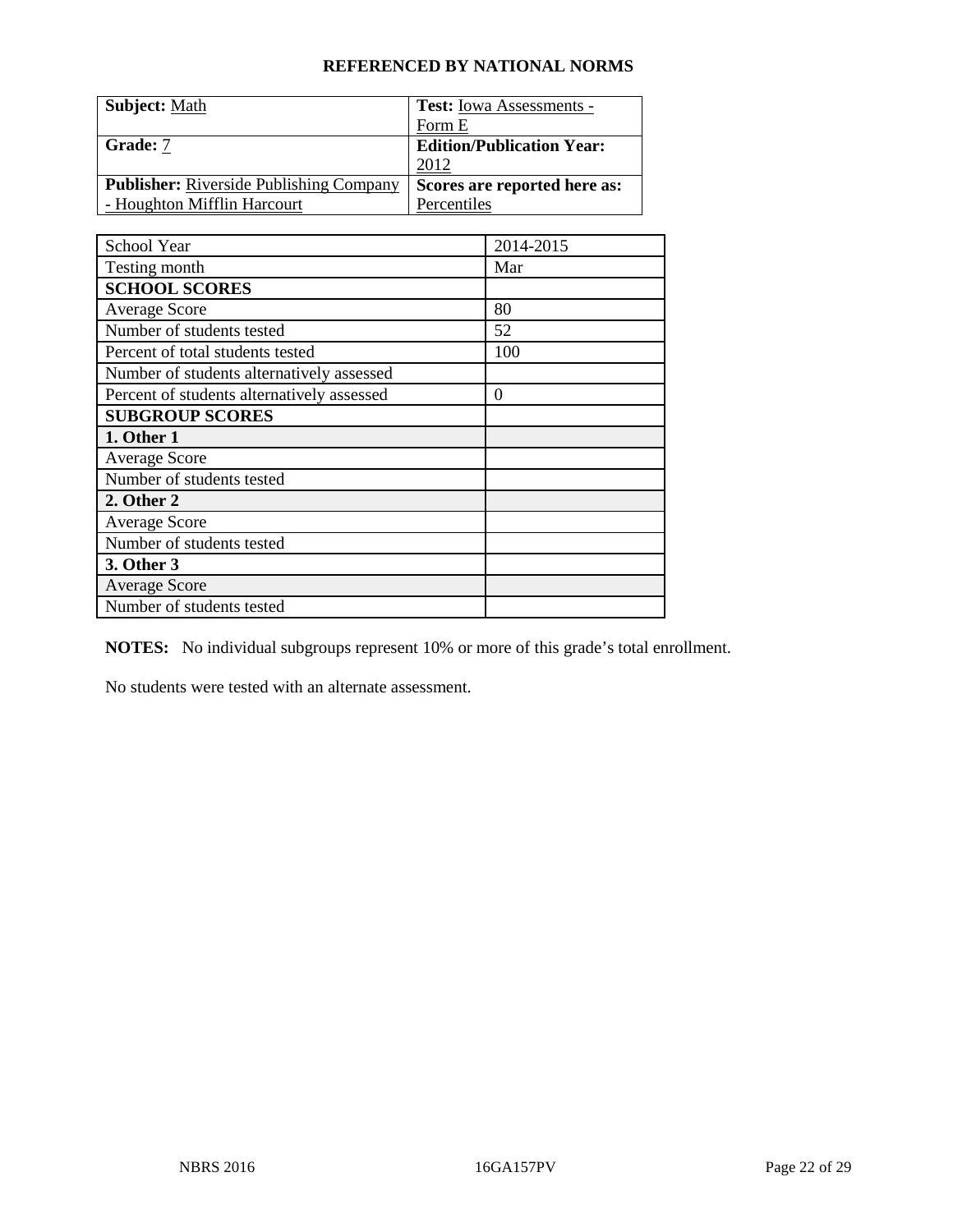| <b>Subject: Math</b>                   | <b>Test:</b> Iowa Assessments -  |
|----------------------------------------|----------------------------------|
|                                        | Form E                           |
| Grade: 8                               | <b>Edition/Publication Year:</b> |
|                                        | 2012                             |
| <b>Publisher:</b> Riverside Publishing | Scores are reported here as:     |
| Company-Houghton Mifflin Harcourt      | Percentiles                      |

| School Year                                | 2014-2015 |
|--------------------------------------------|-----------|
| Testing month                              | Mar       |
| <b>SCHOOL SCORES</b>                       |           |
| <b>Average Score</b>                       | 81        |
| Number of students tested                  | 51        |
| Percent of total students tested           | 100       |
| Number of students alternatively assessed  |           |
| Percent of students alternatively assessed | 0         |
| <b>SUBGROUP SCORES</b>                     |           |
| 1. Other 1                                 |           |
| <b>Average Score</b>                       |           |
| Number of students tested                  |           |
| 2. Other 2                                 |           |
| <b>Average Score</b>                       |           |
| Number of students tested                  |           |
| 3. Other 3                                 |           |
| <b>Average Score</b>                       |           |
| Number of students tested                  |           |

**NOTES:** No individual subgroups represent 10% or more of this grade's total enrollment.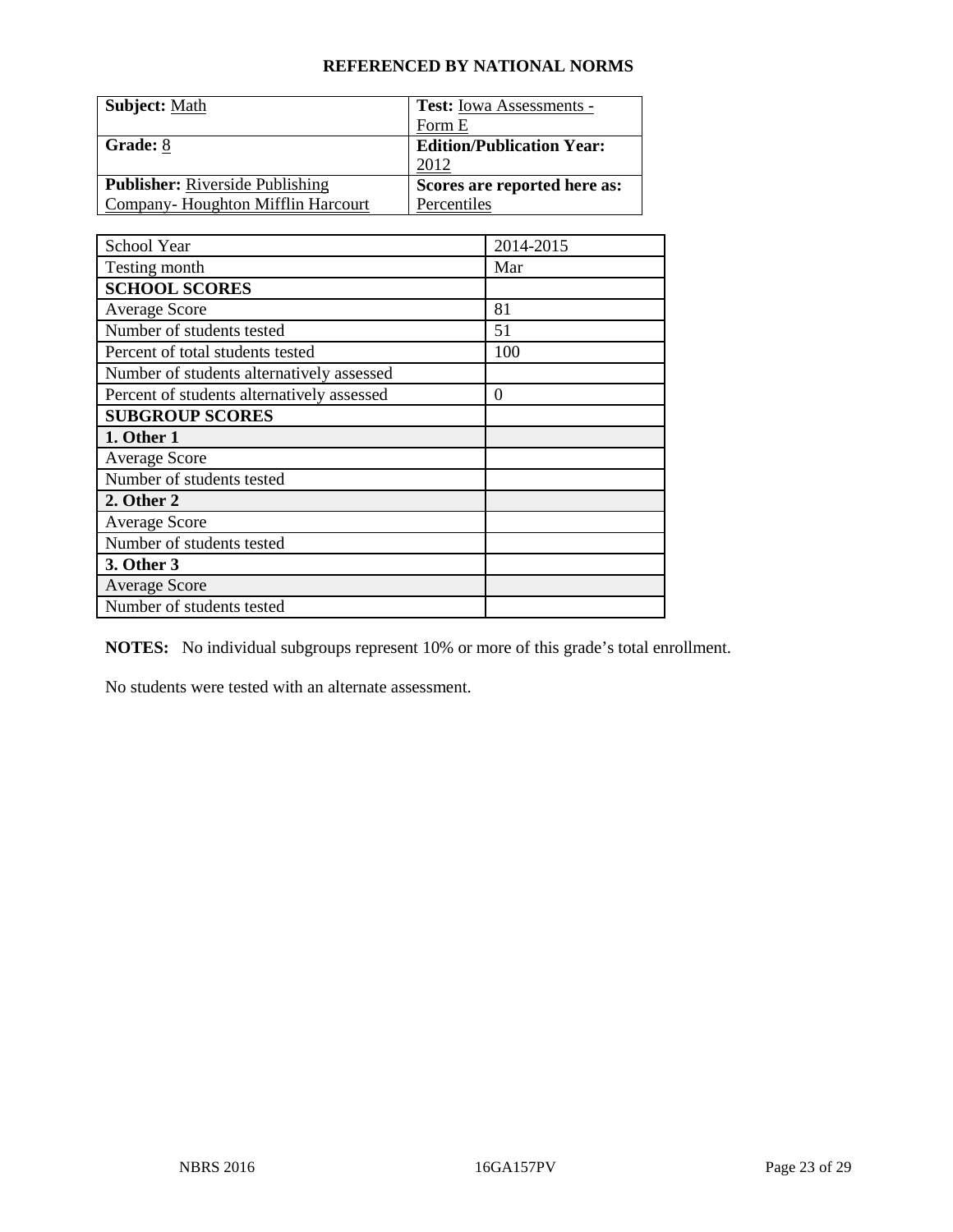| <b>Subject: Reading/ELA</b>            | <b>Test:</b> Iowa Assessments -  |
|----------------------------------------|----------------------------------|
|                                        | Form E                           |
| Grade: 3                               | <b>Edition/Publication Year:</b> |
|                                        | 2012                             |
| <b>Publisher:</b> Riverside Publishing | Scores are reported here as:     |
| Company-Houghton Mifflin Harcourt      | Percentiles                      |

| School Year                                | 2014-2015        |
|--------------------------------------------|------------------|
| Testing month                              | Mar              |
| <b>SCHOOL SCORES</b>                       |                  |
| <b>Average Score</b>                       | 77               |
| Number of students tested                  | 55               |
| Percent of total students tested           | 100              |
| Number of students alternatively assessed  |                  |
| Percent of students alternatively assessed | $\boldsymbol{0}$ |
| <b>SUBGROUP SCORES</b>                     |                  |
| 1. Other 1                                 |                  |
| <b>Average Score</b>                       |                  |
| Number of students tested                  |                  |
| 2. Other 2                                 |                  |
| <b>Average Score</b>                       |                  |
| Number of students tested                  |                  |
| 3. Other 3                                 |                  |
| <b>Average Score</b>                       |                  |
| Number of students tested                  |                  |

**NOTES:** No individual subgroups represent 10% or more of this grade's total enrollment.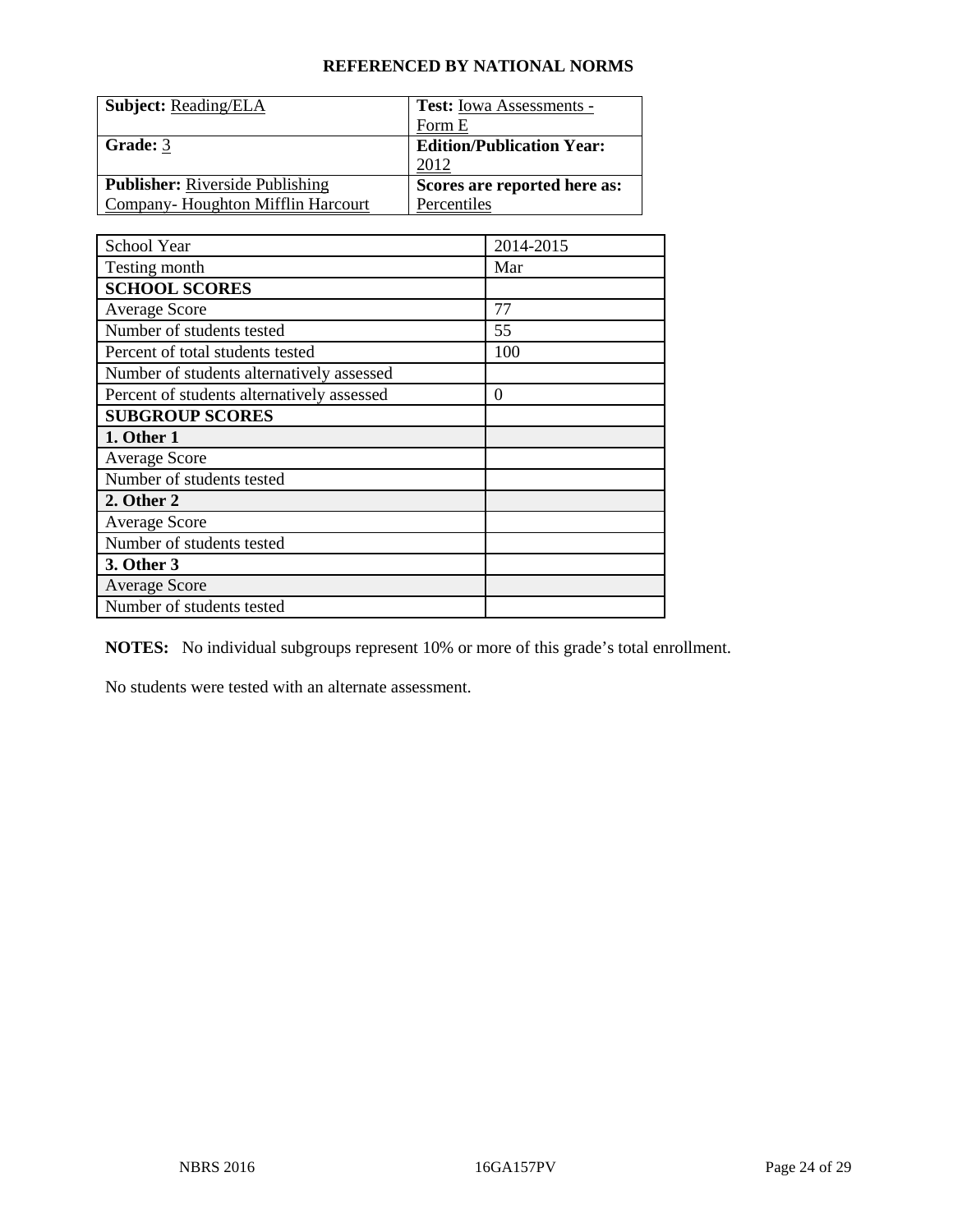| <b>Subject: Reading/ELA</b>            | <b>Test:</b> Iowa Assessments -  |
|----------------------------------------|----------------------------------|
|                                        | Form E                           |
| <b>Grade: 4</b>                        | <b>Edition/Publication Year:</b> |
|                                        | 2012                             |
| <b>Publisher:</b> Riverside Publishing | Scores are reported here as:     |
| Company-Houghton Mifflin Harcourt      | Percentiles                      |

| School Year                                | 2014-2015        |
|--------------------------------------------|------------------|
| Testing month                              | Apr              |
| <b>SCHOOL SCORES</b>                       |                  |
| <b>Average Score</b>                       | 77               |
| Number of students tested                  | 58               |
| Percent of total students tested           | 100              |
| Number of students alternatively assessed  |                  |
| Percent of students alternatively assessed | $\boldsymbol{0}$ |
| <b>SUBGROUP SCORES</b>                     |                  |
| 1. Other 1                                 |                  |
| <b>Average Score</b>                       |                  |
| Number of students tested                  |                  |
| 2. Other 2                                 |                  |
| <b>Average Score</b>                       |                  |
| Number of students tested                  |                  |
| 3. Other 3                                 |                  |
| <b>Average Score</b>                       |                  |
| Number of students tested                  |                  |

**NOTES:** No individual subgroups represent 10% or more of this grade's total enrollment.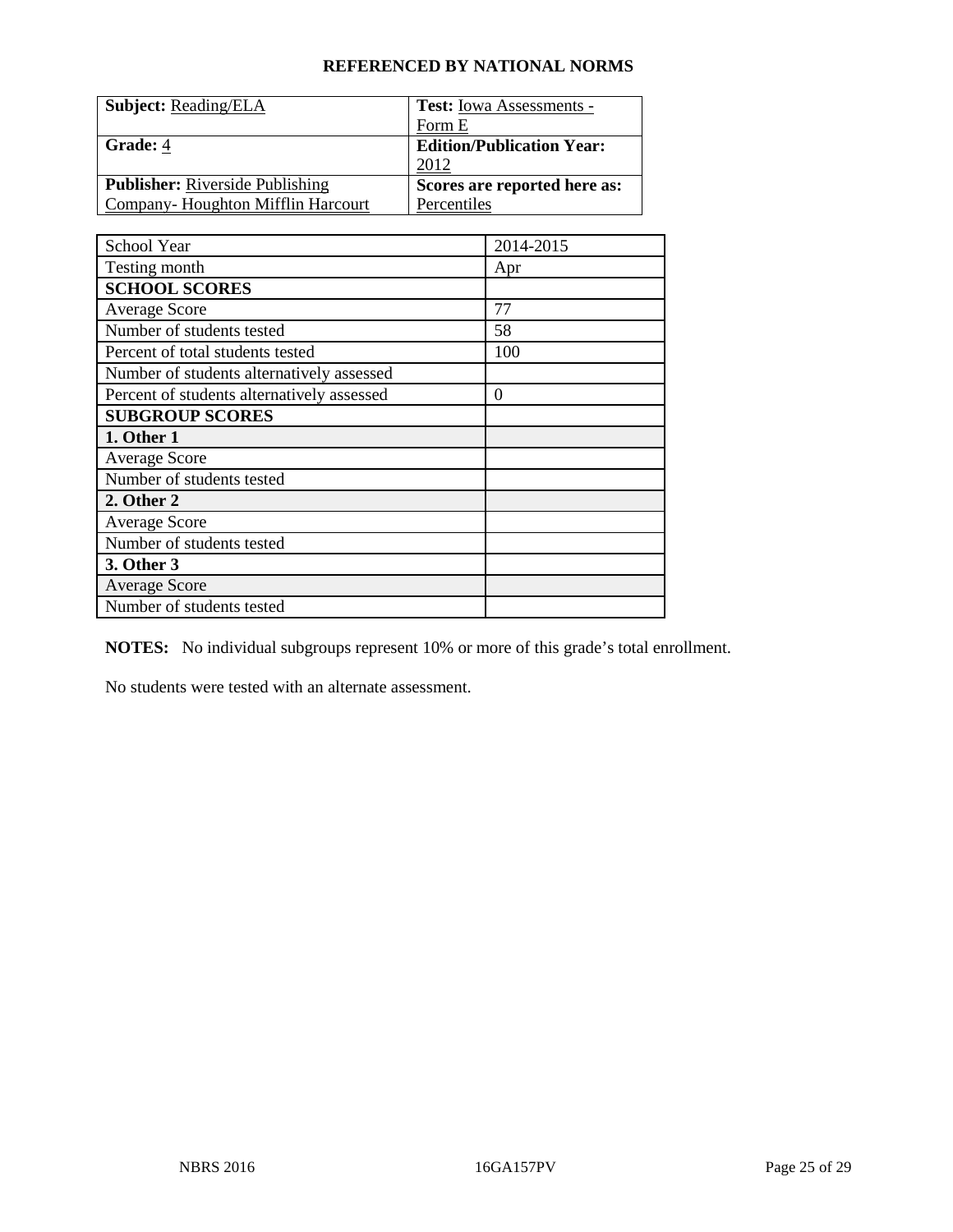| <b>Subject: Reading/ELA</b>            | <b>Test:</b> Iowa Assessments -  |
|----------------------------------------|----------------------------------|
|                                        | Form E                           |
| Grade: 5                               | <b>Edition/Publication Year:</b> |
|                                        | 2012                             |
| <b>Publisher:</b> Riverside Publishing | Scores are reported here as:     |
| Company-Houghton Mifflin Harcourt      | Percentiles                      |

| School Year                                | 2014-2015        |
|--------------------------------------------|------------------|
| Testing month                              | Mar              |
| <b>SCHOOL SCORES</b>                       |                  |
| <b>Average Score</b>                       | 77               |
| Number of students tested                  | 55               |
| Percent of total students tested           | 100              |
| Number of students alternatively assessed  |                  |
| Percent of students alternatively assessed | $\boldsymbol{0}$ |
| <b>SUBGROUP SCORES</b>                     |                  |
| 1. Other 1                                 |                  |
| <b>Average Score</b>                       |                  |
| Number of students tested                  |                  |
| 2. Other 2                                 |                  |
| <b>Average Score</b>                       |                  |
| Number of students tested                  |                  |
| 3. Other 3                                 |                  |
| <b>Average Score</b>                       |                  |
| Number of students tested                  |                  |

**NOTES:** No individual subgroups represent 10% or more of this grade's total enrollment.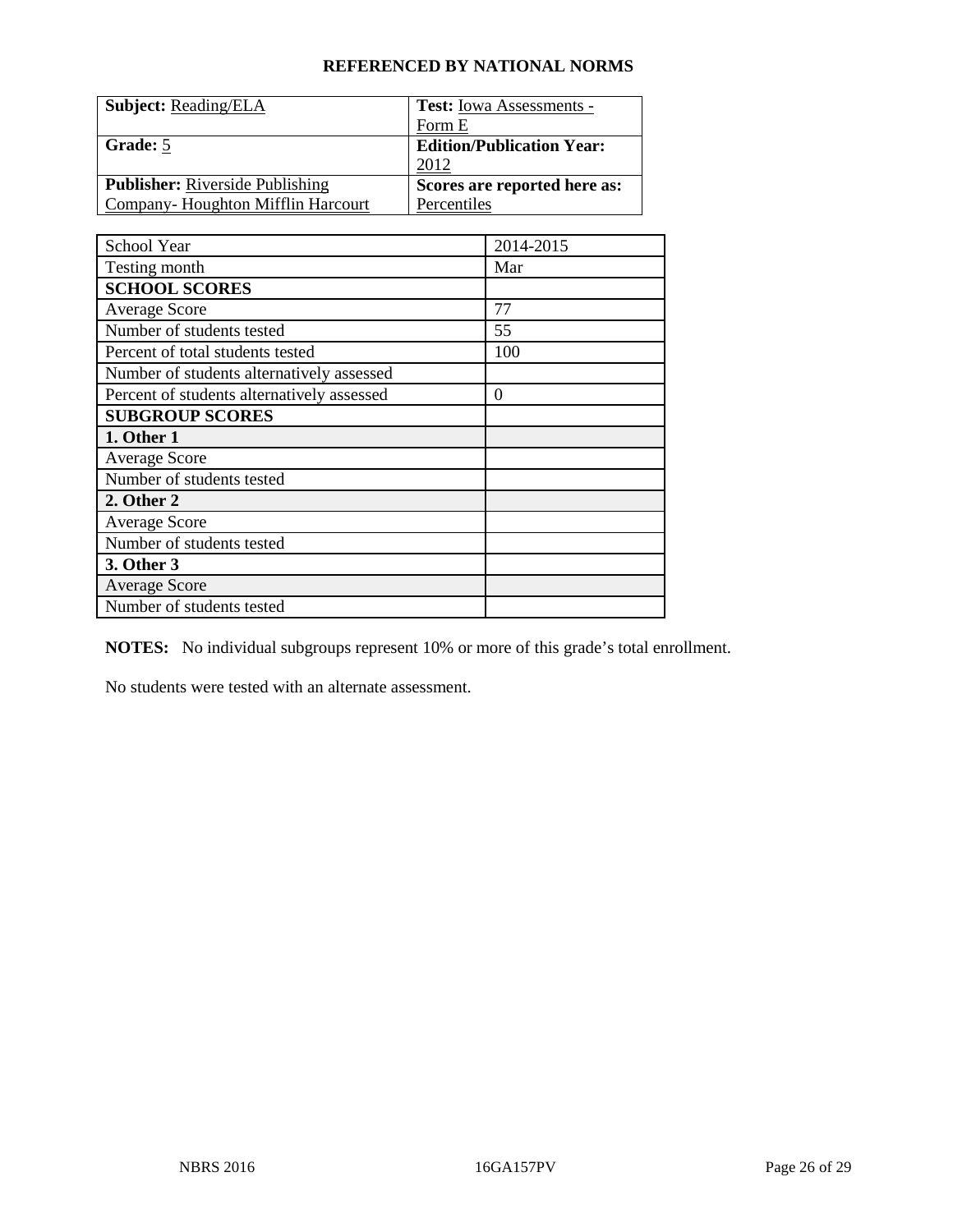| <b>Subject: Reading/ELA</b>                    | <b>Test:</b> Iowa Assessments -  |
|------------------------------------------------|----------------------------------|
|                                                | Form E                           |
| Grade: 6                                       | <b>Edition/Publication Year:</b> |
|                                                | 2012                             |
| <b>Publisher:</b> Riverside Publishing Company | Scores are reported here as:     |
| - Houghton Mifflin Harcourt                    | Percentiles                      |

| School Year                                | 2014-2015 |
|--------------------------------------------|-----------|
| Testing month                              | Mar       |
| <b>SCHOOL SCORES</b>                       |           |
| <b>Average Score</b>                       | 72        |
| Number of students tested                  | 58        |
| Percent of total students tested           | 100       |
| Number of students alternatively assessed  |           |
| Percent of students alternatively assessed | $\theta$  |
| <b>SUBGROUP SCORES</b>                     |           |
| 1. Other 1                                 |           |
| <b>Average Score</b>                       |           |
| Number of students tested                  |           |
| 2. Other 2                                 |           |
| <b>Average Score</b>                       |           |
| Number of students tested                  |           |
| 3. Other 3                                 |           |
| <b>Average Score</b>                       |           |
| Number of students tested                  |           |

**NOTES:** No individual subgroups represent 10% or more of this grade's total enrollment.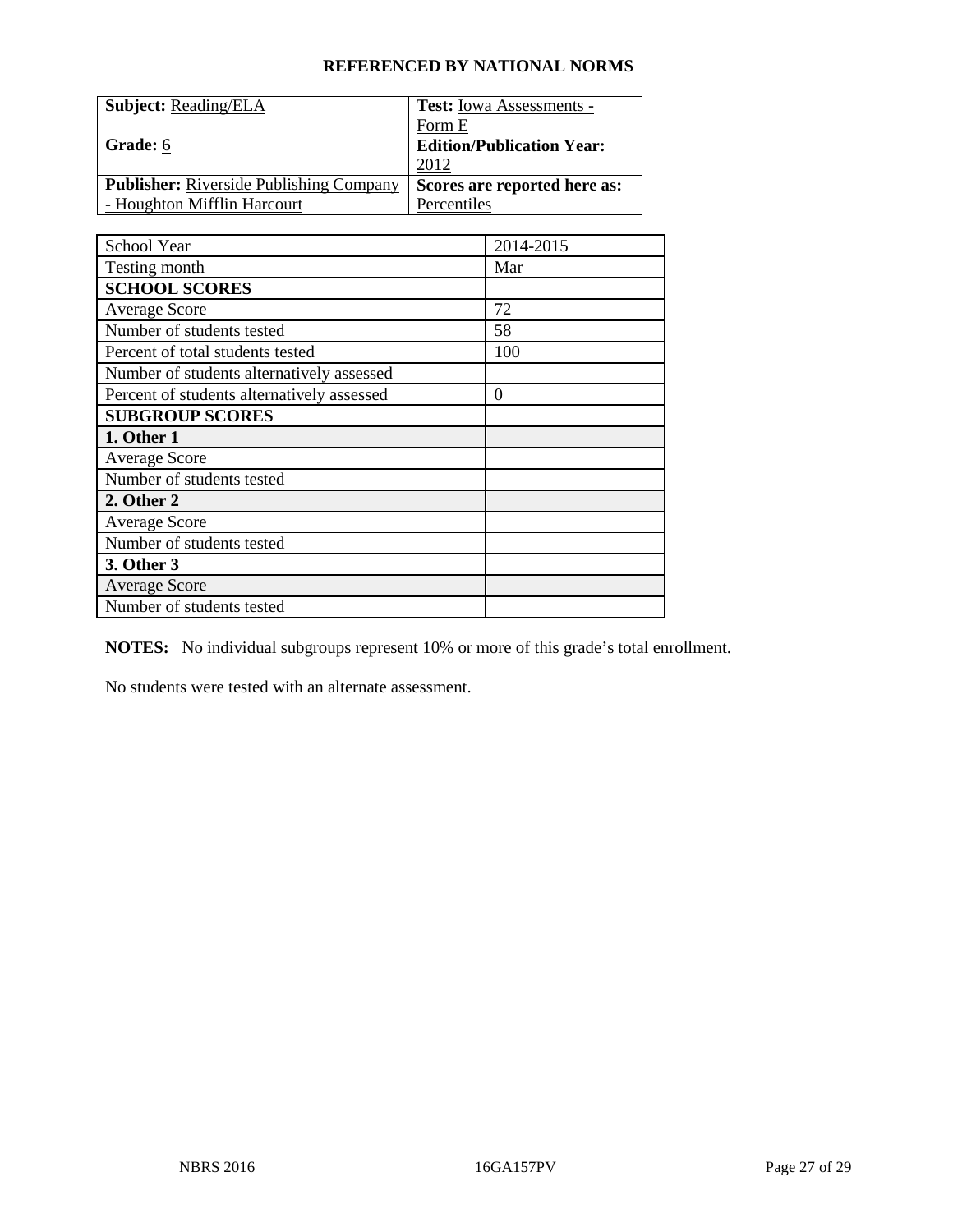| <b>Subject: Reading/ELA</b>                    | <b>Test:</b> Iowa Assessments -  |
|------------------------------------------------|----------------------------------|
|                                                | Form E                           |
| <b>Grade:</b> 7                                | <b>Edition/Publication Year:</b> |
|                                                | 2012                             |
| <b>Publisher:</b> Riverside Publishing Company | Scores are reported here as:     |
| - Houghton Mifflin Harcourt                    | Percentiles                      |

| School Year                                | 2014-2015 |
|--------------------------------------------|-----------|
| Testing month                              | Mar       |
| <b>SCHOOL SCORES</b>                       |           |
| <b>Average Score</b>                       | 78        |
| Number of students tested                  | 52        |
| Percent of total students tested           | 100       |
| Number of students alternatively assessed  |           |
| Percent of students alternatively assessed | 0         |
| <b>SUBGROUP SCORES</b>                     |           |
| 1. Other 1                                 |           |
| <b>Average Score</b>                       |           |
| Number of students tested                  |           |
| 2. Other 2                                 |           |
| <b>Average Score</b>                       |           |
| Number of students tested                  |           |
| 3. Other 3                                 |           |
| <b>Average Score</b>                       |           |
| Number of students tested                  |           |

**NOTES:** No individual subgroups represent 10% or more of this grade's total enrollment.